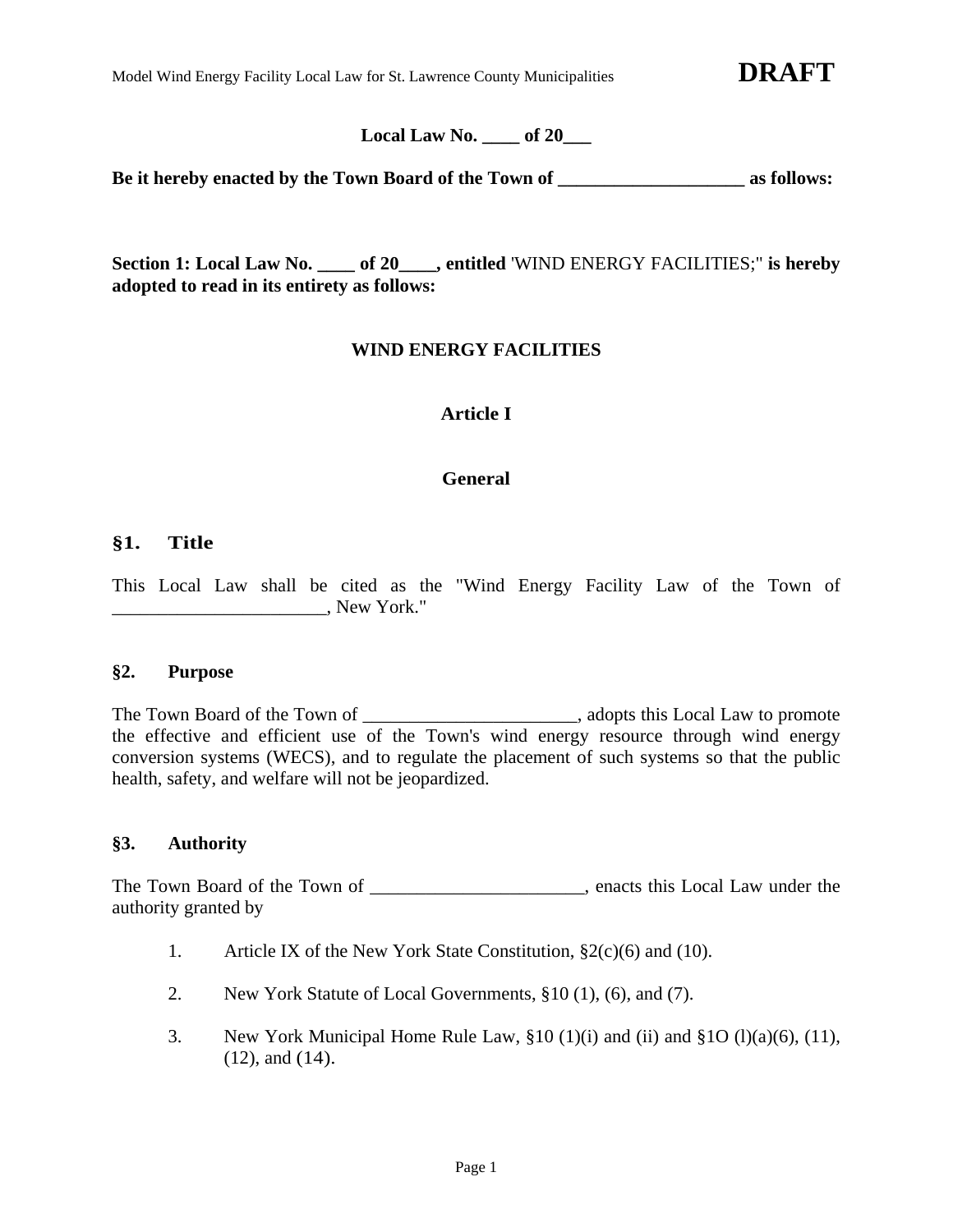- 4. The supersession authority of New York Municipal Home Rule Law, §10 (2)(d)(3), specifically as it relates to determining which body shall have power to grant variances under this Local Law, to the extent such grant of power is different than under Town Law §267.
- 5. New York Town Law, Article 16 (Zoning).
- 6. New York Town Law §130(1)(Building Code), (3)(Electrical Code), (5)(Fire Prevention), (7)(Use of streets and highways), (7-a)(Location of Driveways), (ll)(peace, good order and safety), (15)(Promotion of public welfare), (15 a)(Excavated Lands), (16)(Unsafe buildings), (19)(Trespass), and (25)(Building lines).
- 7. New York Town Law §64(17-a)(protection of aesthetic interests), (23)(General powers).

# **§4. Findings**

The Town Board of the Town of \_\_\_\_\_\_\_\_\_\_\_\_\_\_\_\_\_\_\_\_\_\_\_, finds and declares that

- 1. Wind energy is an abundant, renewable and nonpolluting energy resource of the Town and its conversion to electricity may reduce dependence on nonrenewable energy sources and decrease the air and water pollution that results from the use of conventional energy sources.
- 2. The generation of electricity from properly sited wind turbines, including small systems, can be cost-effective, and in many cases existing power distribution systems can be used to transmit electricity from wind-generating stations to utilities or other users, or on-site consumption can be reduced.
- 3. Regulation of the siting and installation of wind turbines is necessary for the purpose of protecting the health, safety, and welfare of neighboring property owners and the general public.
- 4. Wind Energy Facilities may represent significant potential aesthetic impacts because of their large size, lighting, and shadow flicker effects.
- 5. If not properly regulated, installation of Wind Energy Facilities can create drainage problems through erosion and lack of sediment control for facility and access road sites, and harm farmlands through improper construction methods.
- 6. Wind Energy Facilities may present a risk to birds, bats and other creatures if not properly sited.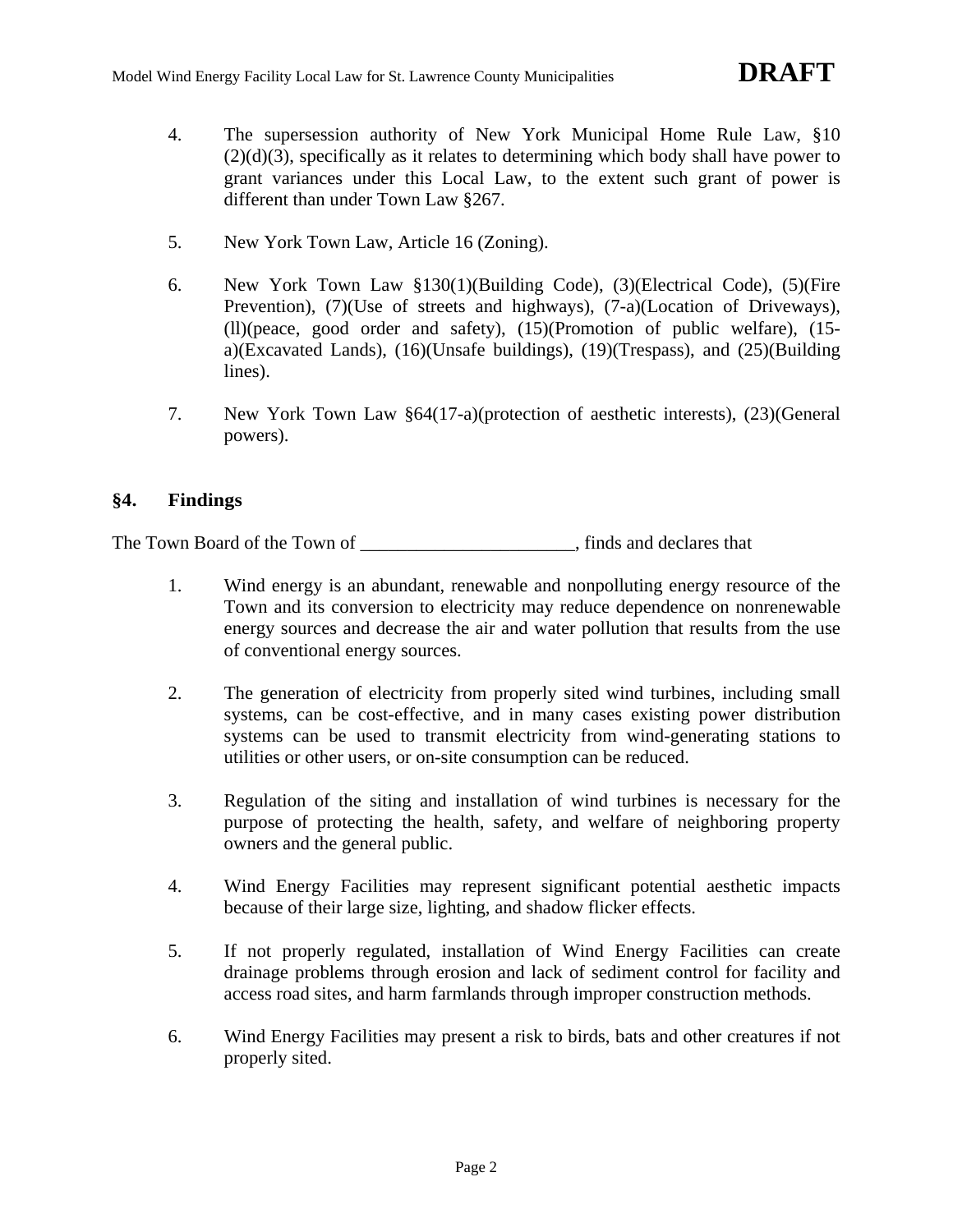- 7. If not properly sited, Wind Energy Facilities may adversely affect the property values of adjoining property owners.
- 8. Wind Energy Facilities may be significant sources of noise, which, if unregulated, can negatively impact the quiet enjoyment of properties in the vicinity.
- 9. Construction of Wind Energy Facilities can create traffic problems and damage local roads.
- 10. Wind Energy Facilities can cause electromagnetic interference issues with various types of communications.

# **§5. Permits Required**

- A. No Wind Energy Facility shall be constructed, reconstructed, modified, or operated in the Town of \_\_\_\_\_\_\_\_\_\_\_\_\_\_\_\_\_\_\_\_, except in compliance with this Local Law.
- B. No WECS shall be constructed, reconstructed, modified, or operated in the Town of \_\_\_\_\_\_\_\_\_\_\_\_\_\_\_\_\_\_\_\_\_\_\_, except in a Wind Overlay Zone, pursuant to a Special Use Permit approved pursuant to this Local Law.
- C. No Special Permit shall be issued for construction, reconstruction, modification or operation of a WECS in the Town of \_\_\_\_\_\_\_\_\_\_\_\_\_\_\_\_\_\_\_\_\_\_\_, unless and until a Wind Overlay District has been created by act of the Town Board.
- D. No Special Permit shall be issued for construction, reconstruction, modification or operation of a WECS in the Town of \_\_\_\_\_\_\_\_\_\_\_\_\_\_\_\_\_\_\_\_\_\_\_, until all other permits as may be required (e.g., FAA, DEC, etc.) have been issued and evidence of same provided to the Town of \_\_\_\_\_\_\_\_\_\_\_\_\_\_\_\_\_\_\_.
- E. No Wind Measurement Tower shall be constructed, reconstructed, modified, or operated in the Town of \_\_\_\_\_\_\_\_\_\_\_\_\_\_\_\_\_\_\_\_, except pursuant to a Special Use Permit issued pursuant to this Local Law.
- F. No Small Wind Energy Conversion System shall be constructed, reconstructed, modified, or operated in the Town of \_\_\_\_\_\_\_\_\_\_\_\_\_\_\_\_\_\_\_\_\_\_\_, except pursuant to a Special Use Permit issued pursuant to this Local Law.
- G. Exemptions. No permit or other approval shall be required under this Local Law for mechanical, non electrical WECS utilized solely for on-site agricultural operations.
- H. Transfer. No transfer of any Wind Energy Facility or Special Use Permit, nor sale of the entity owning such facility including the sale of more than 30% of the stock of such entity (not counting sales of shares on a public exchange), will occur without prior approval of the Town, which approval shall be granted upon written acceptance by the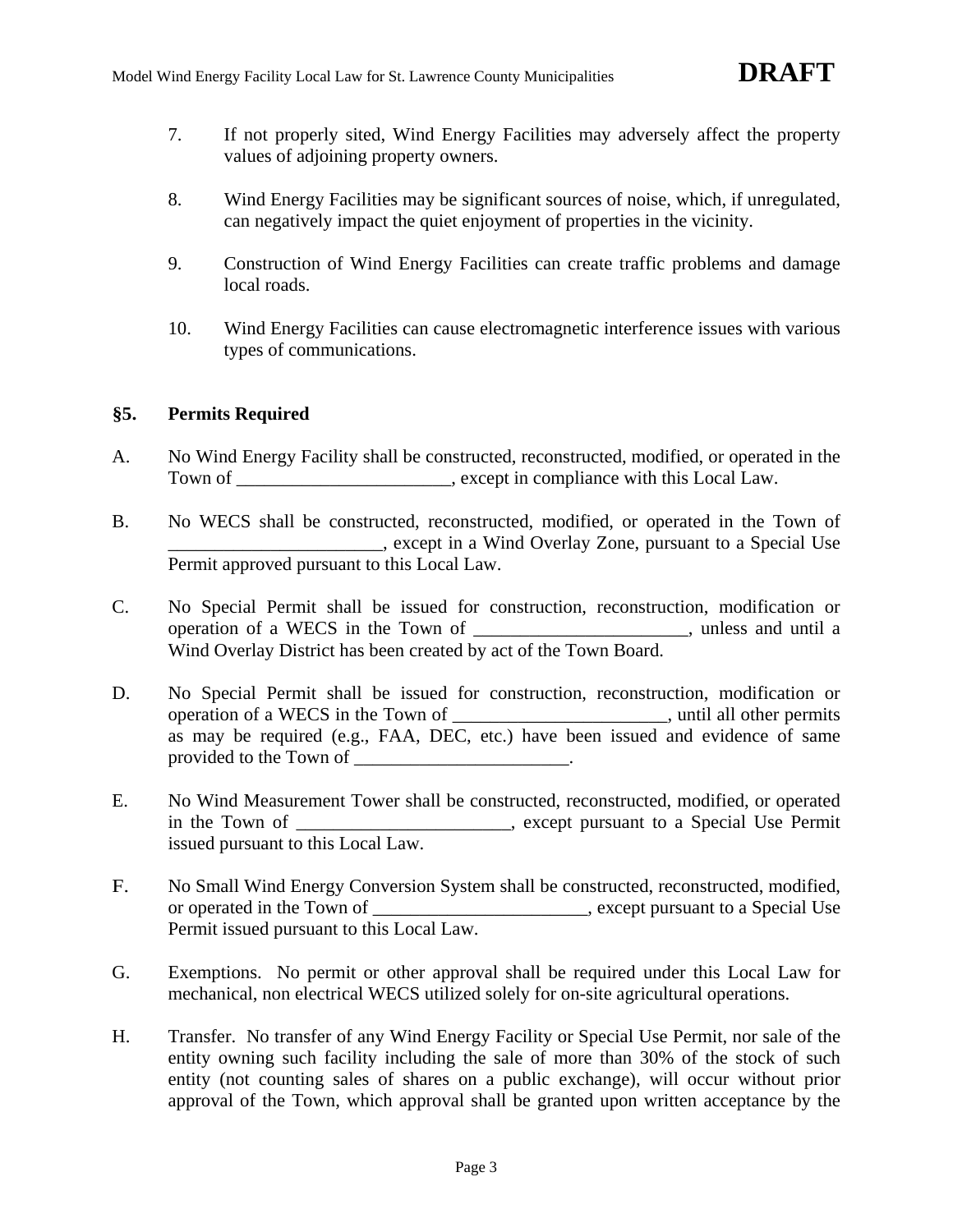transferee of the obligations of the transferor under this Local Law. No transfer shall eliminate the liability of an applicant or of any other party under this Local Law.

I. Notwithstanding the requirements of this Section, replacement in kind or modification of a Wind Energy Facility may occur without Town Board approval when there will be (1) no increase in Total Height of the WECS; (2) no change in the location of the WECS; (3) no additional lighting or change in facility color; and (4) no increase in noise produced by the WECS.

# **§6. Definitions.**

As used in this Local Law, the following terms shall have the meanings indicated:

EAF - Environmental Assessment Form used in the implementation of the SEQRA as that term is defined in Part 617 of Title 6 of the New York Codes, Rules and Regulations.

RESIDENCE - means any dwelling suitable for habitation existing in the Town of \_\_\_\_\_\_\_\_\_\_\_\_\_\_\_\_\_\_\_\_\_\_\_ on the date an application is received. A residence may be part of a multi-dwelling or multipurpose building, and shall include buildings such as hunting camps, seasonal residences, hotels, hospitals, motels, dormitories, sanitariums, nursing homes, schools or other buildings used for educational purposes, or correctional institutions.

SEQRA - the New York State Environmental Quality Review Act and its implementing regulations in Title 6 of the New York Codes,' Rules and Regulations, Part 617.

SOUND PRESSURE LEVEL - means the level which is equaled or exceeded a stated percentage of time. An LIO - 50 dBA indicates that in any hour of the day 50 dBA can be equaled or exceeded only 10% of the time, or for 6 minutes. The measurement of the sound pressure level can be done according to the International Standard for Acoustic Noise Measurement Techniques for Wind Generators (IEC 61400-11), or other accepted procedures.

SITE - The parcel(s) of land where the Wind Energy Facility is to be placed. The Site could be publicly or privately owned by an individual or a group of individuals controlling single or adjacent properties. Where multiple lots are in joint ownership, the combined lots shall be considered as one for purposes of applying setback requirements. Any property which has a Wind Energy Facility or has entered an agreement for said Facility or a setback agreement shall not be considered off-site.

SMALL WIND ENERGY CONVERSION SYSTEM - ("Small WECS") - A wind energy conversion system consisting of a wind turbine, a tower, and associated control or conversion electronics, which has a rated capacity of not more than 100 kW and which is intended to primarily generate on-site power or reduce on-site consumption of utility power.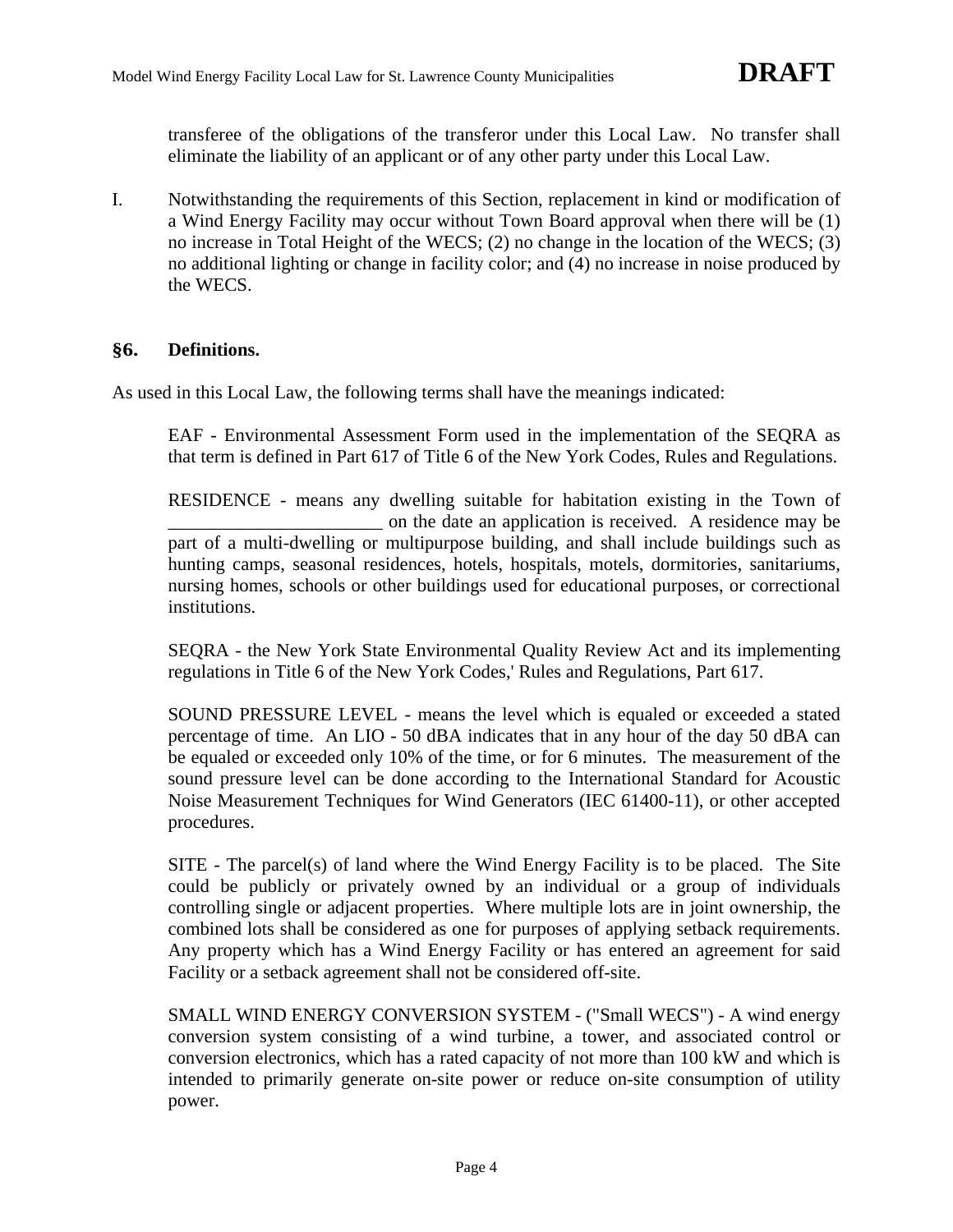TOTAL HEIGHT - The height of the tower and the furthest vertical extension of the WECS.

WIND ENERGY CONVERSION SYSTEM ("WECS") - A machine that converts the kinetic energy in the wind into a usable form (commonly known as a "wind turbine" or "windmill").

WIND ENERGY FACILTY - Any Wind Energy Conversion System, Small Wind Energy Conversion System, or Wind Measurement Tower, including all related infrastructure, electrical lines and substations, access roads and accessory structures.

WIND MEASUREMENT TOWER - A tower used for the measurement of meteorological data such as temperature, wind speed and wind direction.

WIND OVERLAY ZONE – Those areas of the Town of

which the Town Board has determined are appropriate for the development of wind energy conversion systems (WECS) and related infrastructure, electrical lines and substations, access roads and accessory structures.

# **§7. Applicability**

- A. The requirements of this Local Law shall apply to all Wind Energy Facilities proposed, operated, modified, or constructed after the effective date of this Local Law.
- B. Wind Energy Facilities for which a required permit has been properly issued and upon which construction has commenced prior to the effective date of this Local Law, shall not be required to meet the requirements of this Local Law; provided, however, that
	- 1. Any such preexisting Wind Energy Facility which does not provide energy for a continuous period of twelve (12) months shall meet the requirements of this Local Law prior to recommencing production of energy.
	- 2. No modification or alteration to an existing Wind Energy Facility shall be allowed without full compliance with this Local Law.
	- 3. Any Wind Measurement Tower existing on the effective date of this Local Law shall be removed no later than twenty-six (26) months after said effective date, unless a Special Use Permit for said Wind Energy Facility is obtained.
- C. Wind Energy Facilities may be either principal or accessory uses. A different existing use or an existing structure on the same Site shall not preclude the installation of a Wind Energy Facility or a part of such facility on such Site. Wind Energy Facilities constructed and installed in accordance with this Local Law shall not be deemed expansions of a nonconforming use or structure.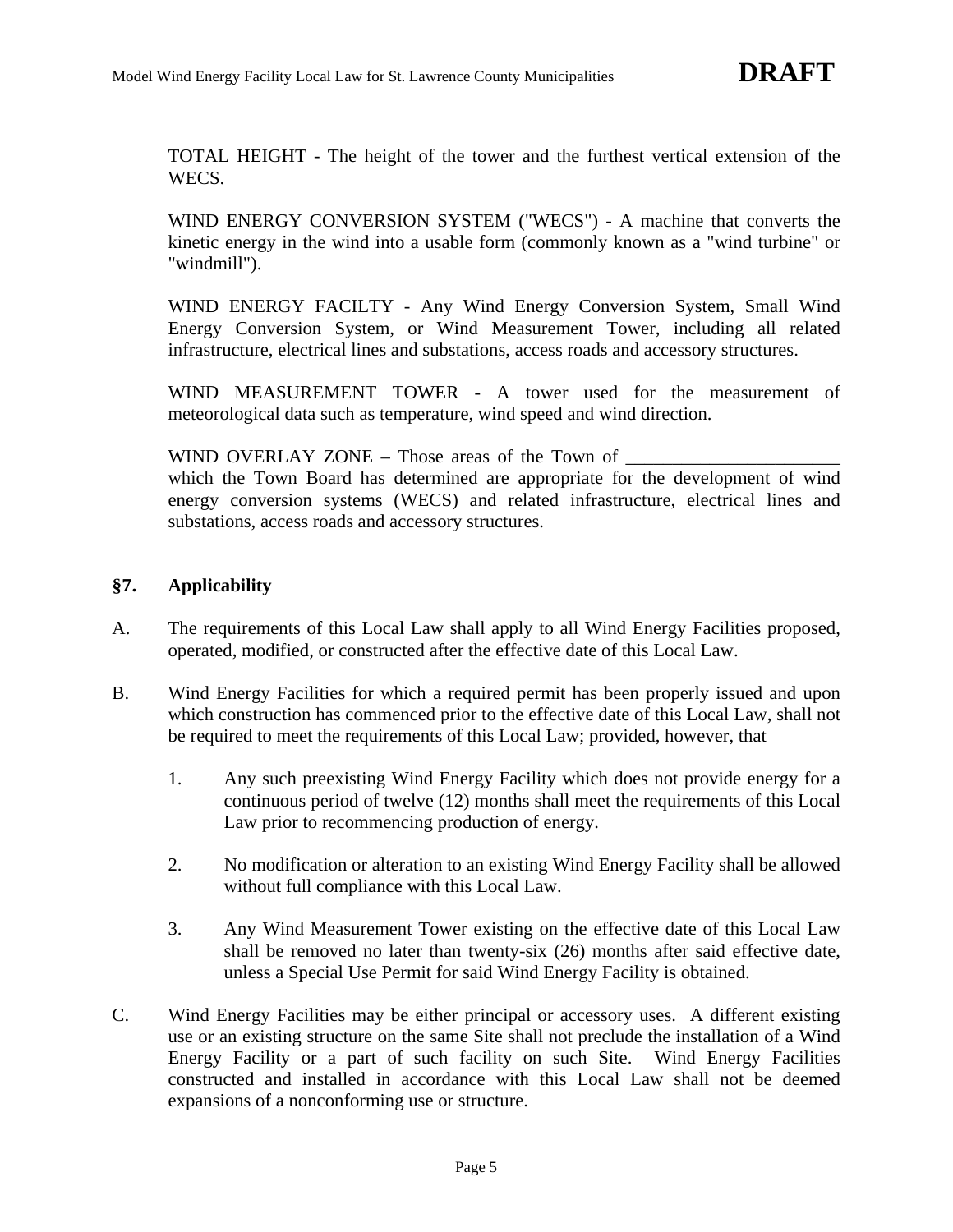# **Article II**

#### **Wind Energy Conversion Systems**

#### **§10. Creation of Wind Overlay Zones (***in communities WITHOUT Planning Boards)*

- A. Wind Overlay Zones shall be created by the Town Board to delineate those areas in the Town of \_\_\_\_\_\_\_\_\_\_\_\_\_\_\_\_\_\_\_\_\_\_\_\_\_ that are appropriate for the development of wind energy conversion systems (WECS) and related infrastructure, electrical lines and substations, access roads and accessory structures.
- B. The Town Board shall hold a public hearing after public notice as required, and shall consider the landscape and topography of the town, current land uses and future development patterns, natural resources, unique or sensitive environments, the local existence of wildlife and plant species, viewsheds, zoning districts, residents' opinions, and other pertinent information.
- C. After considering these and any other information presented at public hearing, the Town Board shall determine those areas which are not considered appropriate for development of wind energy conversion systems (WECS) and related infrastructure, electrical lines and substations, access roads and accessory structures. All other areas of the Town of \_\_\_\_\_\_\_\_\_\_\_\_\_\_\_\_\_\_\_\_\_ shall be determined to be Wind Overlay Zones.
- D. If approved, the Town Board will direct the Town Clerk to modify the Official Map to reflect the creation of the Wind Overlay Zones.
- E. Once a Wind Overlay Zone has been created, new WECSs or accessory structures or facilities may be added in that zone by grant of a Special Use Permit pursuant to the requirements of this Article.
- F. Construction, reconstruction, modification or operation of Small Wind Energy Conversion Systems (Small WECS) or Wind Measurement Towers, as defined in this Local Law, shall not be limited to Wind Overlay Zones, as long as these other projects comply with all other regulations contained herein.

#### **§10. Creation of Wind Overlay Zones (***in communities WITH Planning Boards)*

A. Wind Overlay Zones shall be created by the Town Board to delineate those areas in the Town of \_\_\_\_\_\_\_\_\_\_\_\_\_\_\_\_\_\_\_\_\_\_\_ that are appropriate for the development of wind energy conversion systems (WECS) and related infrastructure, electrical lines and substations, access roads and accessory structures.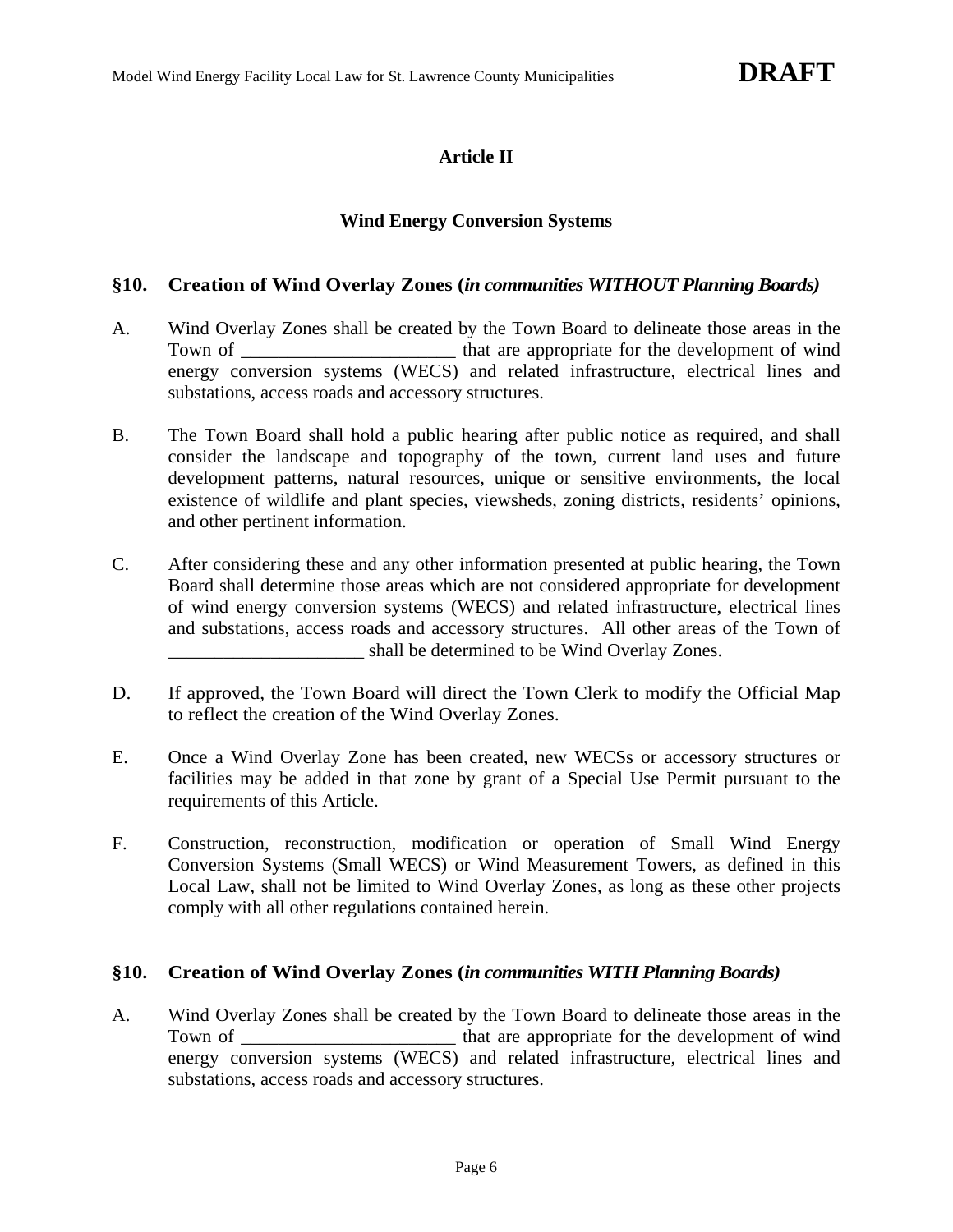- B. The Town Board shall refer development of Wind Overlay Districts to the Town Planning Board. The Town Planning Board shall hold public meetings after public notice at which the Planning Board shall consider the landscape and topography of the town, current land uses and future development patterns, natural resources, unique or sensitive environments, the local existence of wildlife and plant species, viewsheds, zoning districts, residents' opinions, and other pertinent information.
- C. After considering these and any other information presented at public hearing, the Town Planning Board shall determine those areas which are not considered appropriate for development of wind energy conversion systems (WECS) and related infrastructure, electrical lines and substations, access roads and accessory structures. Any other areas of the Town of \_\_\_\_\_\_\_\_\_\_\_\_\_\_\_\_\_\_\_\_\_\_ may be designated by the Town Planning Board to be potential Wind Overlay Zones.
- D. The Town Planning Board shall report its findings and make recommendations to the Town Board.
- E. The Town Board shall hold a public hearing after public notice as required, and shall consider the recommendations of the Town Planning Board and all other comments, reviews and statements pertaining thereto. After considering these and any other information presented at public hearing, the Town Board shall determine which areas of the Town of \_\_\_\_\_\_\_\_\_\_\_\_\_\_\_\_\_\_\_\_\_ shall be determined to be Wind Overlay Zones.
- F. If approved, the Town Board will direct the Town Clerk to modify the Official Map to reflect the creation of the Wind Overlay Zones.
- G. Once a Wind Overlay Zone has been created, new WECSs or accessory structures or facilities may be added in that zone by grant of a Special Use Permit pursuant to the requirements of this Article.
- H. Construction, reconstruction, modification or operation of Small Wind Energy Conversion Systems (Small WECS) or Wind Measurement Towers, as defined in this Local Law, shall not be limited to Wind Overlay Zones, as long as these other projects comply with all other regulations contained herein.

# **§11. Applications for Wind Energy Conversion Systems**

- A. An application for Special Use Permit for individual WECS shall include the following:
	- 1. Name, address, telephone number of the applicant. If the applicant is represented by an agent, the application shall include the name, address and telephone number of the agent as well as an original signature of the applicant authorizing the representation.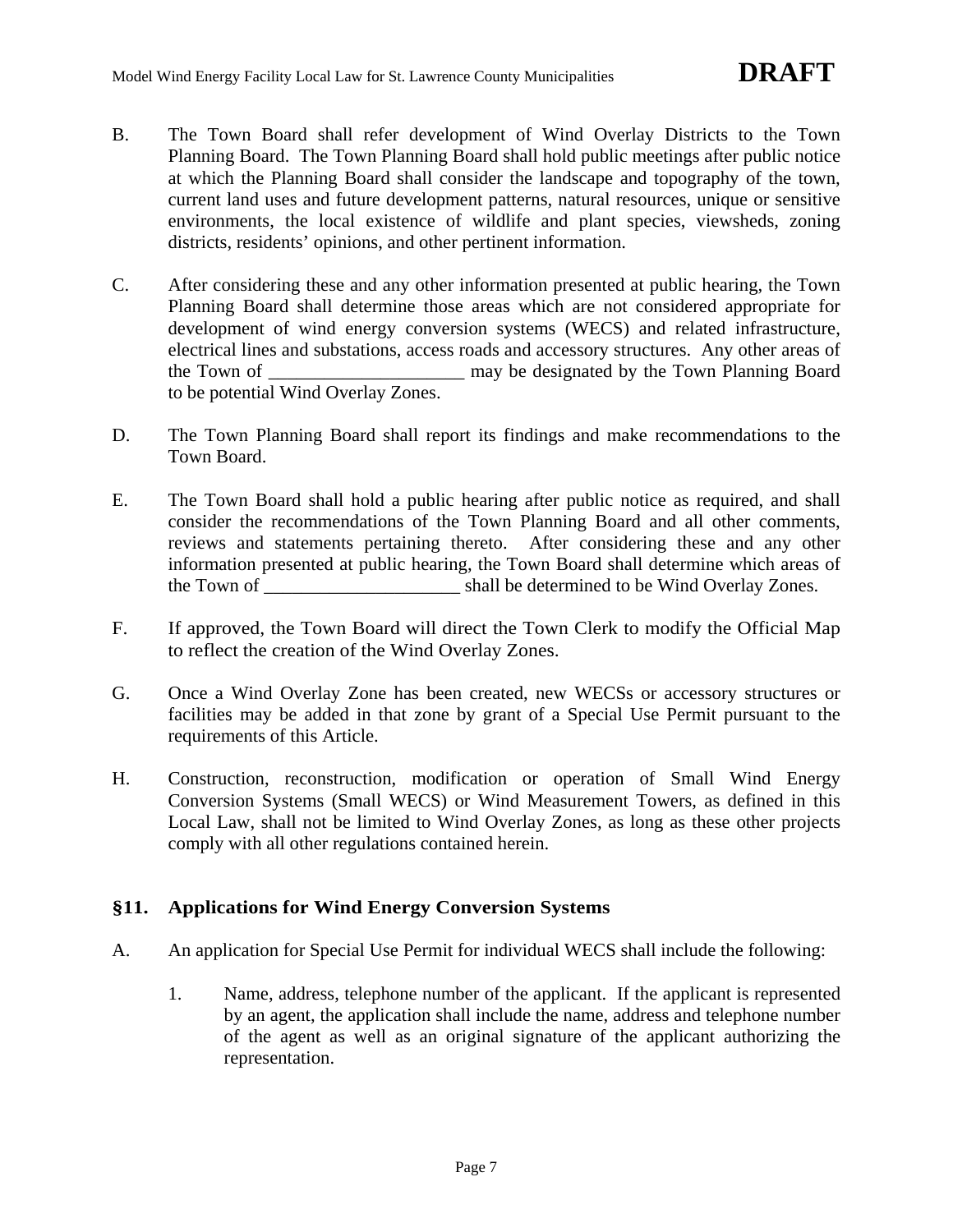- 2. Name and address of the property owner. If the property owner is not the applicant, the application shall include a letter or other written permission signed by the property owner (i) confirming that the property owner is familiar with the proposed applications and (ii) authorizing the submission of the application.
- 3. Address, or other property identification, of each proposed tower location, including Tax Map section, block and lot number, latitude and longitude coordinates.
- 4. A description of the project, including the number and maximum rated power output capacity of each WECS.
- 5. For each WECS proposed, a plot plan prepared by a licensed surveyor or engineer drawn in sufficient detail to clearly describe the following.
	- (a) Property lines and physical dimensions of the Site;
	- (b) Location, approximate dimensions and types of existing structures and uses on Site, public roads, and adjoining properties within five hundred (500) feet of the Site.
	- (c) Location and ground elevation of each proposed WECS.
	- (d) Location of all above ground utility lines on the Site, and all related transformers, power lines, interconnection point with transmission lines, and other ancillary facilities or structures.
	- (e) Location and size of structures above 35 feet within a five-hundred-foot radius of the proposed WECS. For purposes of this requirement, electrical transmission and distribution lines, antennas and slender or open lattice towers are not considered structures.
	- (f) The zoning designation of the subject and adjacent properties as set forth in Town Zoning Law. *[Delete if no zoning.]*
	- (g) Boundaries of the Wind Overlay Zone, to demonstrate that each proposed WECS is located within said overlay zones.
	- (h) To demonstrate compliance with the setback requirements of this Article, circles drawn around each proposed tower location equal to:
		- (i) Perimeter equal to one and a half times the tower height.
		- (ii) Five Hundred foot perimeter.

(iii) One Thousand foot perimeter.

Information shall be provided concerning ownership and land uses within the above-mentioned perimeters.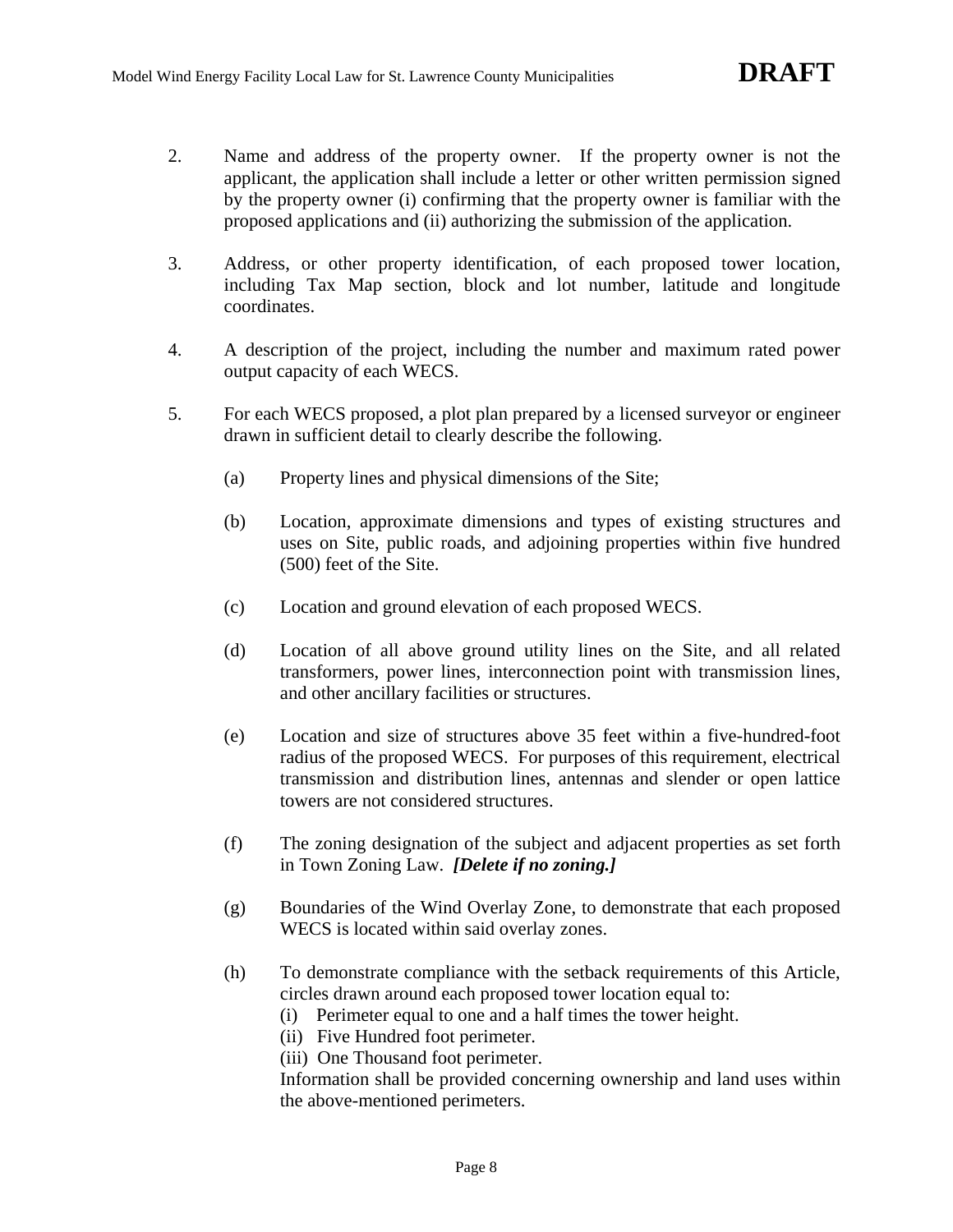- (i) Location of the nearest residential structure on the Site and located off-Site, and the distance from the proposed WECS.
- (j) All proposed facilities, including access roads, electrical lines, substations, storage or maintenance units, and fencing.
- 6. Elevation drawing of the WECS showing Total Height, turbine dimensions, tower and turbine colors, ladders, distance between ground and lowest point of any blade, location of climbing pegs, and access doors. One drawing may be submitted for each WECS of the same type and Total Height.
- 7. Landscaping Plan depicting vegetation describing the area to be cleared of vegetation and areas where vegetation shall be added, identified by species and size of specimens at installation, and their locations.
- 8. Lighting Plan showing any FAA-required lighting and other proposed lighting. The application should include a copy of the determination by the Federal Aviation Administration to establish required markings and/or lights for the structure, but if such determination is not available at the time of the application, no building permit for any lighted facility may be issued until such determination is submitted.
- 9. Decommissioning Plan: The applicant shall submit a decommissioning plan, which shall include: 1) the anticipated life of the WECS; 2) the estimated decommissioning costs in current dollars; 3) how said estimate was determined; 4) the method of ensuring that funds will be available for decommissioning and restoration; (5) the method, such by annual re-estimate by a licensed engineer, that the decommissioning cost will be kept current; and 6) the manner in which the WECS will be decommissioned and the Site restored, which shall include removal of all roads, structures and debris to a depth of  $\frac{4}{3}$  feet, restoration of the soil, and restoration of vegetation (consistent and compatible with surrounding vegetation), less any fencing or residual minor improvements requested by the landowner.
- 10. Complaint Resolution: The application will include a complaint resolution process to address complaints from nearby residents. The process shall use an independent mediator or arbitrator and include a time limit for acting on a complaint. The applicant shall make every reasonable effort to resolve any complaint.
- 11. An application shall include information relating to the construction/installation of the wind energy conversion facility as follows:
	- (a) A construction schedule describing commencement and completion dates and hours of construction; and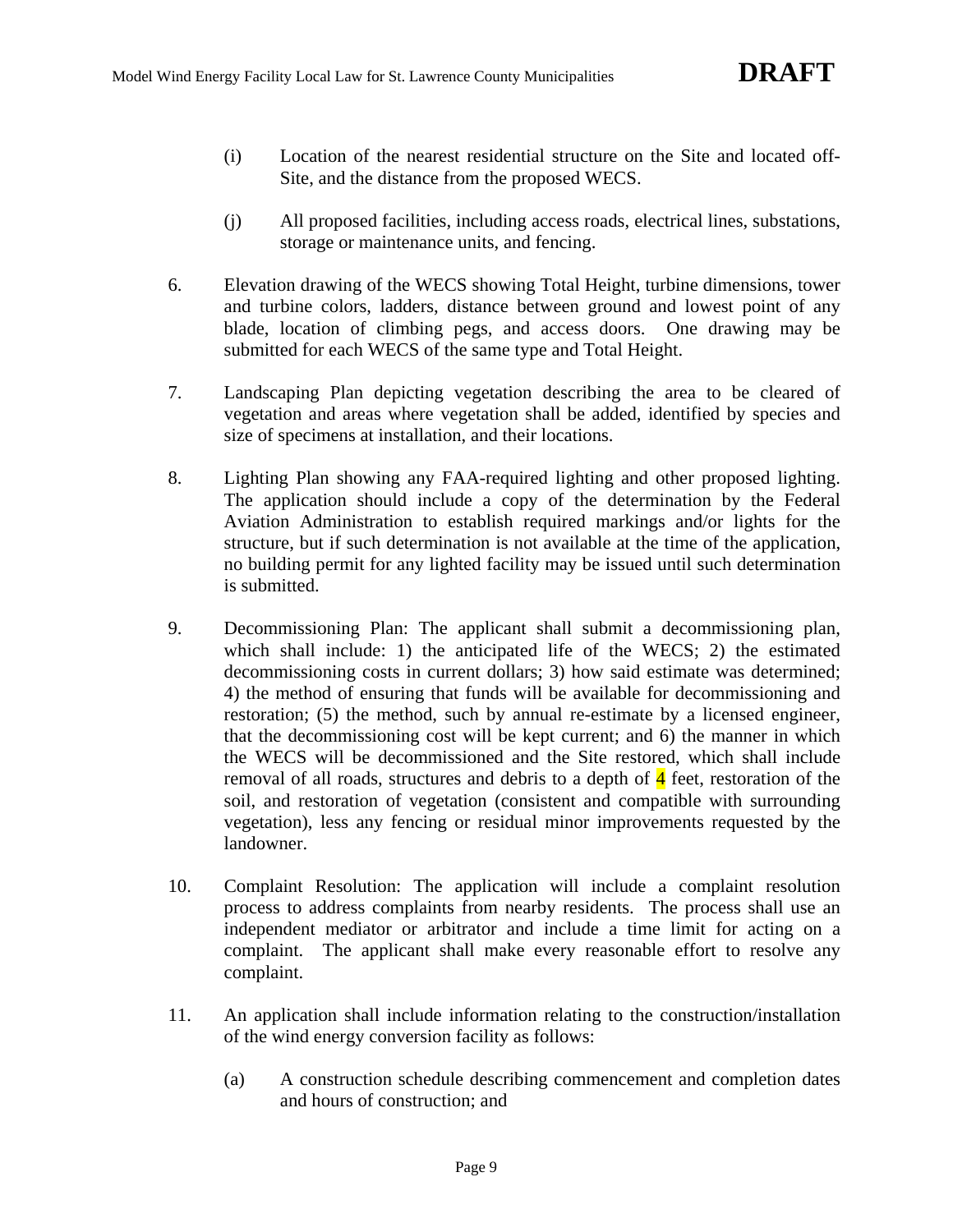- (b) A description of the routes to be used by construction and delivery vehicles, the gross weights and heights of those loaded vehicles.
- 12. Completed Part 1 of the Full EAF.
- 13. Applications for Wind Energy Permits for Wind Measurement Towers subject to this Local Law may be jointly submitted with the WECS.
- 14. For each proposed WECS, include make, model, picture and manufacturer's specifications, including noise decibels data. Include Manufacturers' Material Safety Data Sheet documentation for the type and quantity of all materials used in the operation of all equipment including, but not limited to, all lubricants and coolants.
- 15. If the applicant agrees in writing in the application that the proposed WECS may have a significant adverse impact on the environment, the Town Board may issue a positive declaration of environmental significance.
- 16. If a positive declaration of environmental significance is determined by the SEQRA lead agency, the following information shall be included in the Draft Environmental Impact Statement (DEIS) prepared for a Wind Energy Facility. Otherwise, the following studies shall be submitted with the application:
	- (a). Shadow Flicker: The applicant shall conduct a study on potential shadow flicker. The study shall identify locations where shadow flicker may be caused by the WECSs and the expected durations of the flicker at these locations. The study shall identify areas where shadow flicker may interfere with residences and describe measures that shall be taken to eliminate or mitigate the problems.
	- (b). Visual Impact: Applications shall include a visual impact study of the proposed WECS as installed, which may include a computerized photographic simulation, demonstrating any visual impacts from strategic vantage points. Color photographs of the proposed Site from at least two locations accurately depicting the existing conditions shall be included. The visual analysis shall also indicate the color treatment of the system's components and any visual screening incorporated into the project that is intended to lessen the system's visual prominence.
	- (c). Fire Protection: A fire protection and emergency response plan, created in consultation with the fire department(s) having jurisdiction over the proposed Zone.
	- (d). Noise Analysis: A noise analysis by a competent acoustical consultant documenting the noise levels associated with the proposed WECS. The study shall document noise levels at property lines and at the nearest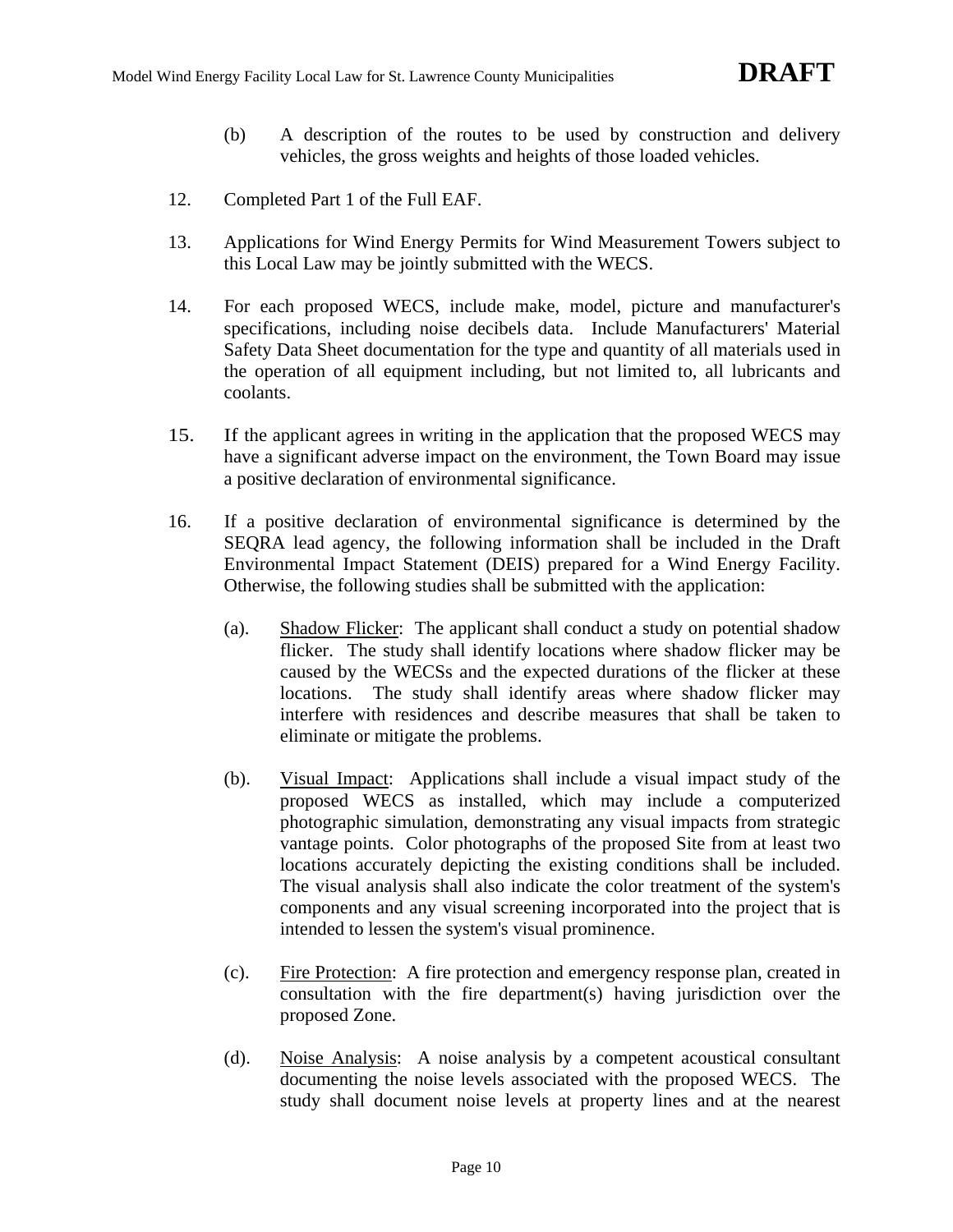residence not on the Site (if access to the nearest residence is not available, the Town Board may modify this requirement). The noise analysis shall include low frequency noise.

- (e). Property Value Analysis: Property value analysis shall be prepared by a licensed appraiser in accordance with industry standards, regarding the potential impact of values of properties neighboring WECS Sites.
- (f). Electromagnetic Interference: An assessment of potential electromagnetic interference with microwave, radio, television, personal communication systems and other wireless communication.
- (g). Transportation Impacts: An analysis of impacts on local transportation shall be prepared, regarding impacts anticipated during construction, reconstruction, modification or operation of WECS. Transportation impacts to be considered shall include, at a minimum, potential damage to local road surfaces, road beds and associated structures; potential traffic tie-ups by haulers of WECS materials; impacts on school bus routes; impacts of visitors to the WECS facilities.
- (h). Ground Water Impacts: An analysis of impacts on local ground water resources shall be prepared, regarding impacts anticipated during construction, reconstruction, modification or operation of WECS.
- (i). Cultural Resources: An analysis of impacts on cultural resources shall be prepared, regarding impacts anticipated during construction, reconstruction, modification or operation of WECS.
- (j). Wildlife Impacts: An analysis of impacts on local wildlife shall be prepared, regarding impacts anticipated during construction, reconstruction, modification or operation of WECS. Wildlife impacts to be considered shall include, at a minimum, anticipated impacts on flying creatures (birds, bats, insects), as well as wild creatures existing at ground level.
- 17. The applicant shall, prior to the receipt of a building permit, provide proof that it has executed an Interconnection Agreement with the New York Independent System Operator and the applicable Transmission Owner.
- 18. A statement, signed under penalties of perjury, that the information contained in the application is true and accurate.

# **§12. Application Review Process (***in communities WITHOUT Planning Boards)*

A. Applicants may request a pre-application meeting with the Town Board, or with any consultants retained by the Town Board for application review. Meetings with the Town Board shall be conducted in accordance with the Open Meetings Law.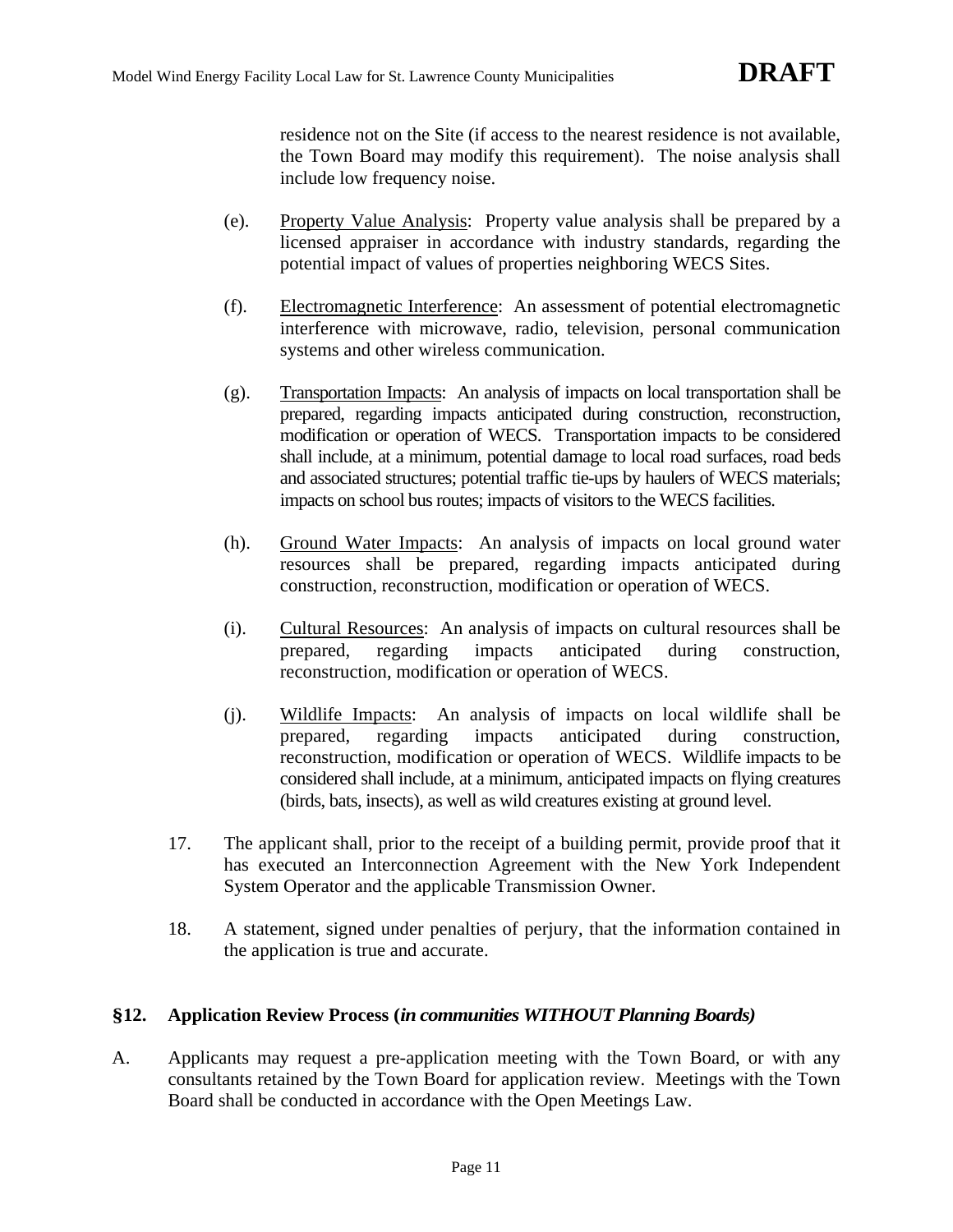- B. Six copies of the application shall be submitted to the Town Clerk. Payment of all application fees shall be made at the time of application submission. If any variances are requested, variance application fees shall be paid at the time of the receipt of the application.
- C. Town staff or Town designated consultants shall, within 30 days of receipt, or such longer time if agreed to by the applicant, determine if all information required under this Article is included in the application. Unless the Town Board waives any application requirement, no application shall be considered until deemed complete.
- D. If the application is deemed incomplete, the Town Board or its designated reviewer shall provide the applicant with a written statement listing the missing information. No refund of application fees shall be made, but no additional fees shall be required upon submittal of the additional information unless the number of WECSs proposed is increased.
- E. Upon submission of a complete application, including the grant of any application waiver by the Town Board, the Town Clerk shall transmit the application to the Town Board.
- F. The Town Board shall hold at least one public hearing on the application. Notice shall be given by first class mail to property owners within 1,000 feet of each proposed WECS, and published in the Town's official newspaper, no less than ten nor more than twenty days before any hearing, but, where any hearing is adjourned by the Town Board to hear additional comments, no further publication or mailing shall be required. The applicant shall prepare and mail the Notice of Public Hearing prepared by the Town, and shall submit an affidavit of service. The assessment roll of the Town shall be used to determine mailing addresses.
- G. The public hearing may be combined with public hearings on any Environmental Impact Statements.
- H. Notice of the project shall also be given, when applicable, to (1) the St. Lawrence County Planning Board, if required by General Municipal Law §239-1 and 239-m, and (2) to adjoining Towns under Town Law §264.
- I. SEQRA review. Applications for WECS are deemed Type I projects under SEQRA. The Town may conduct its SEQRA review in conjunction with other agencies, in which case the records of review by said communities shall be part of the record of the Town's proceedings. The Town may require an escrow agreement for the engineering and legal review of the applications and any environmental impact statements before commencing its review.
- J. Upon receipt of the report of the recommendation of the County Planning Board (where applicable), the holding of the public hearing, and the completion of the SEQRA process, the Town Board may approve, approve with conditions, or deny the applications, in accordance with the standards in this Article.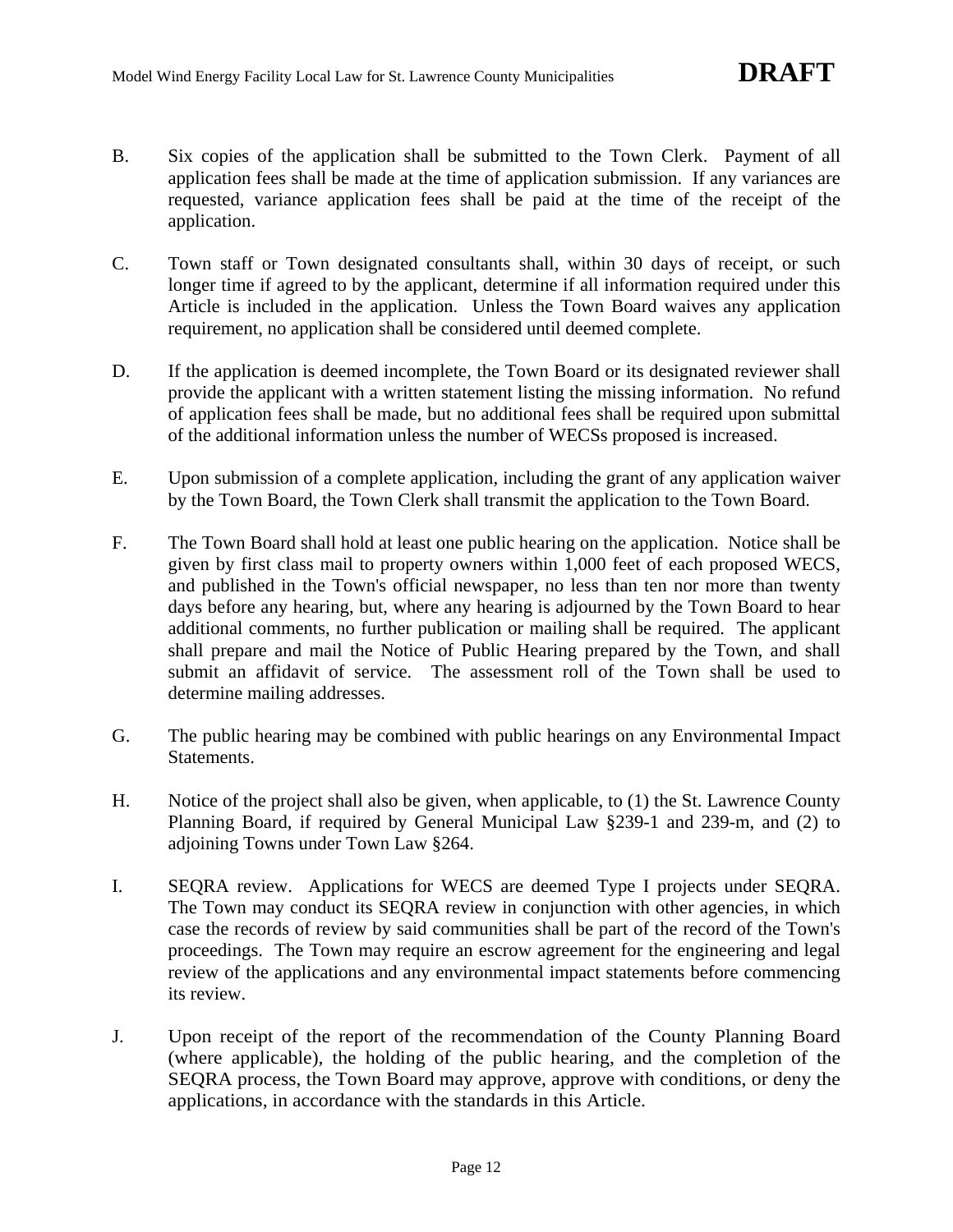### **§ 12 Application Review Process (***in communities WITH Planning Boards)*

- A. Applicants may request a pre-application meeting with the Town Planning Board, or with any consultants retained by the Planning Board for application review. Meetings with the Planning Board shall be conducted in accordance with the Open Meetings Law.
- B. Six copies of the application shall be submitted to the Town Clerk. Payment of all application fees shall be made at the time of application submission. If any variances are requested, variance application fees shall be paid at the time of the receipt of the application.
- C. Town staff or Town-designated consultants shall, within 30 days of receipt, or such longer time if agreed to by the applicant, determine if all information required under this Article is included in the application. Unless the Planning Board waives any application requirement, no application shall be considered until deemed complete.
- D. If the application is deemed incomplete, the Planning Board or its designated reviewer shall provide the applicant with a written statement listing the missing information. No refund of application fees shall be made, but no additional fees shall be required upon submittal of the additional information unless the number of WECSs proposed is increased.
- E. Upon submission of a complete application, including the grant of any application waiver by the Planning Board, the Town Clerk shall transmit the application to the Planning Board.
- F. The Planning Board shall hold at least one public hearing on the application. Notice shall be given by first class mail to property owners within 1,000 feet of each proposed WECS and published in the Town's official newspaper, no less than ten nor more than twenty days before any hearing, but, where any hearing is adjourned by the Planning Board to hear additional comments, no further publication or mailing shall be required. The applicant shall prepare and mail the Notice of Public Hearing prepared by the Planning Board, and shall submit an affidavit of service. The assessment roll of the Town shall be used to determine mailing addresses.
- G. The public hearing may be combined with public hearings on any Environmental Impact Statement or requested variances.
- H. Notice of the project shall also be given, when applicable, to (1) the St. Lawrence County Planning Board, if required by General Municipal Law §239-1 and 239-m, and (2) to adjoining Towns under Town Law §264.
- I. SEQRA review. Applications for WECS are deemed Type I projects under SEQRA. The Planning Board may conduct its SEQRA review in conjunction with other agencies, in which case the records of review by said communities shall be part of the record of the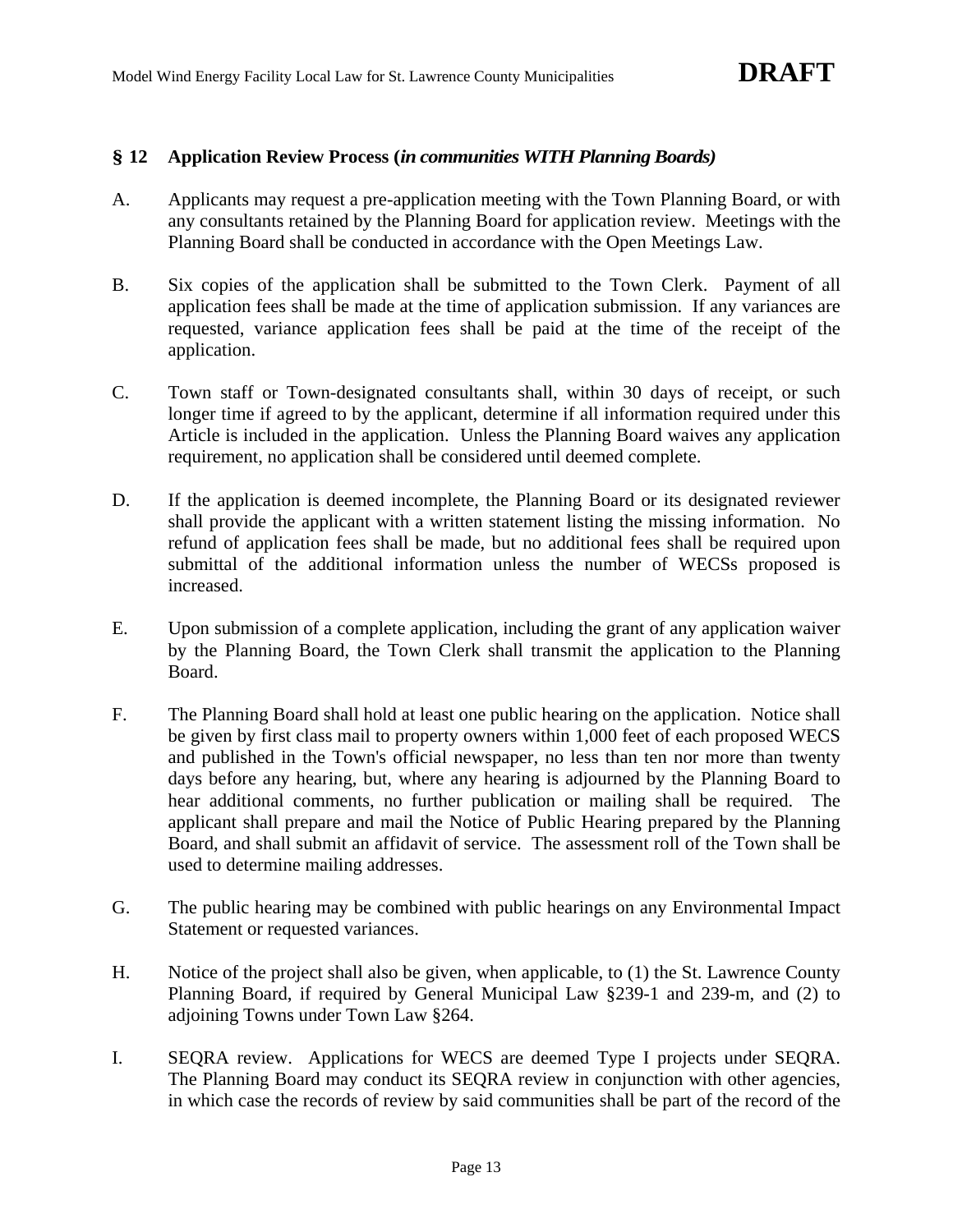Planning Board's proceedings. The Planning Board may require an escrow agreement for the engineering and legal review of the applications and any environmental impact statements before commencing its review.

J. Upon receipt of the report of the recommendation of the County Planning Board (where applicable), the holding of the public hearing, and the completion of the SEQRA process, the Planning Board may approve, approve with conditions, or deny the applications, in accordance with the standards in this Article.

# **§13 Standards for WECS**

The following standards shall apply to all WECS, unless specifically waived by the Town Board as part of a permit.

- A. All power transmission lines from the tower to any building or other structure shall be located underground to the maximum extent practicable.
- B. No television, radio or other communication antennas may be affixed or otherwise made part of any WECS, except pursuant to the Town Zoning Law. Applications may be jointly submitted for WECS and telecommunications facilities.
- C. No advertising signs are allowed on any part of the Wind Energy Facility, including fencing and support structures.
- D. Lighting of tower. No tower shall be lit except to comply with FAA requirements. Minimum security lighting for ground level facilities shall be allowed as approved on the Site plan.
- E. All applicants shall use measures to reduce the visual impact of WECSs to the extent possible. All structures in a project shall be finished in a single, non-reflective matte finished color or a camouflage scheme. Individual WECSs within a Wind Overlay Zone· shall be constructed using wind turbines whose appearance, with respect to one another, is similar within and throughout the Zone, to provide reasonable uniformity in overall size, geometry, and rotational speeds. No lettering, company insignia, advertising, or graphics shall be on any part of the tower, hub, or blades.
- F. The use of guy wires is disfavored. A WECS using guy wires for tower support shall incorporate appropriate measures to protect the guy wires from damage which could cause tower failure.
- G. No WECS shall be installed in any location where its proximity with existing fixed broadcast, retransmission, or reception antenna for radio, television, or wireless phone or other personal communication· systems would produce electromagnetic interference with signal transmission or reception. No WECS shall be installed in any location along the major axis of an existing microwave communications link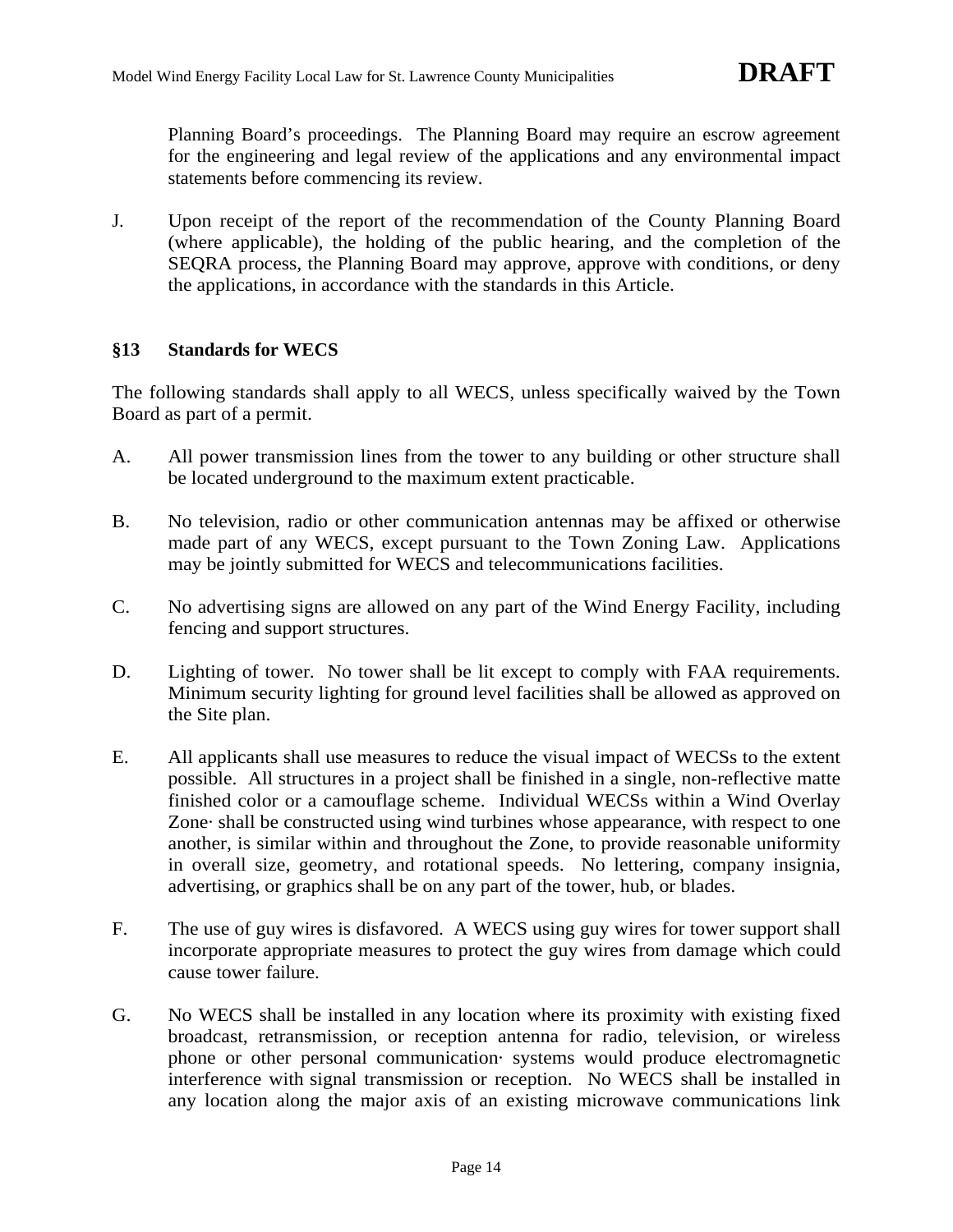where its operation is likely to produce electromagnetic interference in the link's operation. If it is determined that a WECS is causing electromagnetic interference, the operator shall take the necessary corrective action to eliminate this interference including relocation or removal of the facilities, or resolution of the issue with the impacted parties. Failure to remedy electromagnetic interference is grounds for revocation of the Wind Energy Permit for the specific WECS or WECSs causing the interference.

- H. All solid waste and hazardous waste and construction debris shall be removed from the Site and managed in a manner consistent with all appropriate rules and regulations.
- I. WECSs shall be designed to minimize the impacts of land clearing and the loss of open space areas. Land protected by conservation easements shall be avoided when feasible. The use of previously developed areas will be given priority wherever possible. All top soil disturbed during construction, reconstruction or modification of WECS shall be stockpiled and returned to the site upon completion of the activity which disturbed the soil.
- J. WECSs shall be located in a manner that minimizes significant negative impacts on animal species in the vicinity, particularly bird and bat species, including those that may be listed by the U.S. Fish & Wildlife Service as threatened or endangered.
- K. Wind energy conversion facilities shall be located in a manner consistent with all applicable state and Federal wetlands laws and regulations.
- L. Storm-water run-off and erosion control shall be managed in a manner consistent with all applicable state and Federal laws and regulations.
- M. The New York State Department of Agriculture and Markets guidelines for agricultural mitigation for wind power projects shall be adhered to, both inside and outside of agricultural districts.
- N. The maximum Total Height of any WECS shall be 500 feet.
- O. Construction of the WECS shall be limited to the hours of 7 AM to 7 PM Monday through Friday, unless the prior written approval of the Town Planning Board is received to allow deviation from such hours.
- P. If it is determined that a WECS is causing stray voltage issues, the operator shall take the necessary corrective action to eliminate these problems including relocation or removal of the facilities, or resolution of the issue with the impacted parties. Failure to remedy stray voltage issues is grounds for revocation of the Wind Energy Permit for the specific WECS or WECSs causing the problems.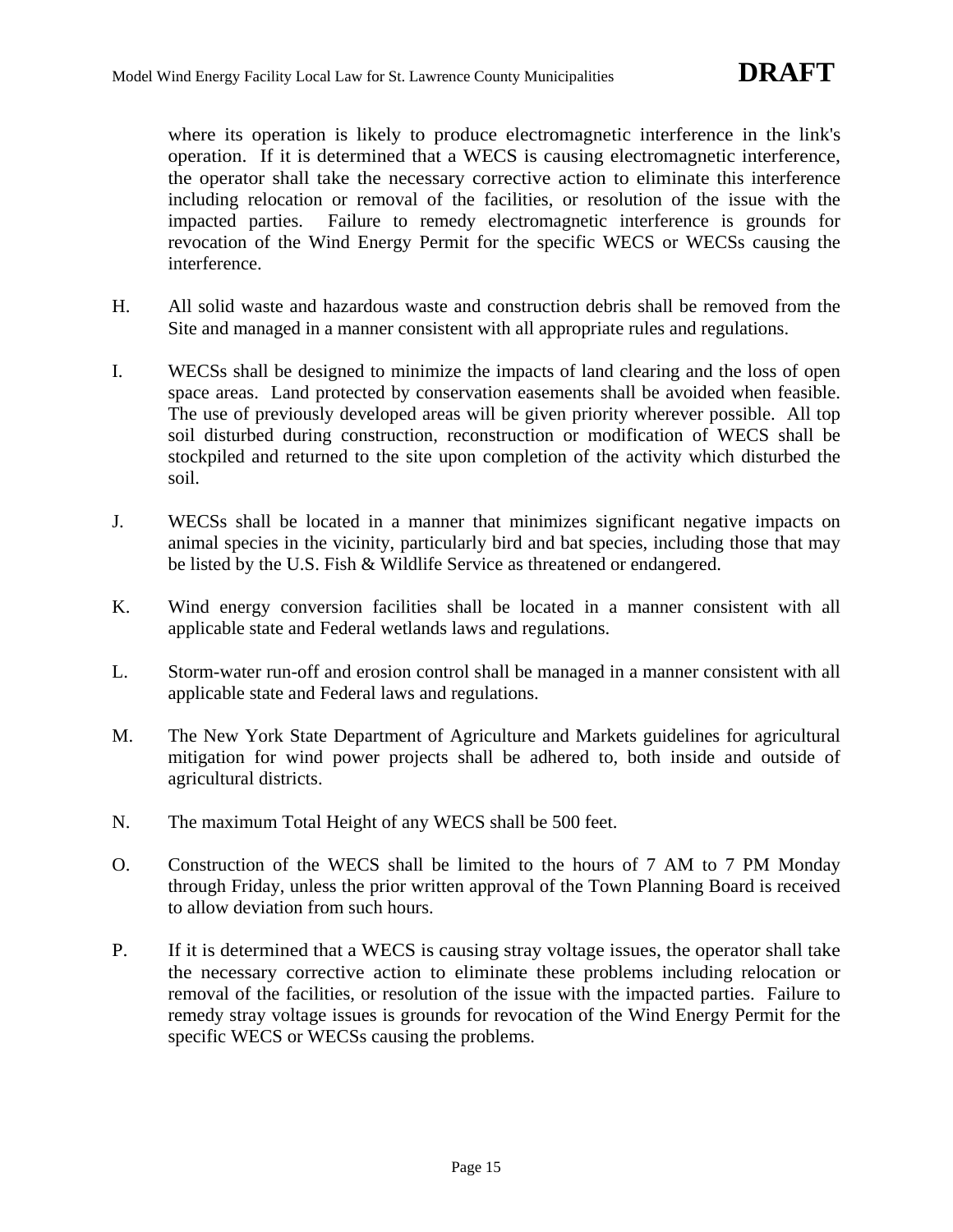#### **§14. Required Safety Measures**

- A. Each WECS shall be equipped with both manual and automatic controls to limit the rotational speed of the rotor blade so it does not exceed the design limits of the rotor.
- B. If the property owner submits a written request that fencing be required, a six-foot-high fence with a locking portal shall be required to enclose each tower or group of towers. The color and type of fencing for each WECS installation shall be determined on the basis of individual applications as safety needs dictate.
- C. Appropriate warning signs shall be posted. At least one sign shall be posted at the base of the tower warning of electrical shock or high voltage. A sign shall be posted on the entry area of fence around each tower or group of towers and any building (or on the tower or building if there is no fence), containing emergency contact information, including a local telephone number with 24 hour, 7 day a week coverage. The Town Planning Board may require additional signs based on safety needs.
- D. No climbing pegs or tower ladders shall be located closer than twelve (12) feet to the ground level at the base of the structure for freestanding single pole or guyed towers.
- E. The minimum distance between the ground and any part of the rotor or blade system shall be thirty-five (35) feet.
- F. WECSs shall-be designed to prevent unauthorized external access to electrical and mechanical components and shall have access doors that are kept securely locked.
- G. Copies of all reports concerning operating and safety inspections for each WECS shall be filed with the Town Clerk.

### **§15. Traffic Routes**

- A. Construction of WECS poses potential risks because of the large size construction vehicles and their impact on traffic safety and their physical impact on local roads. Construction and delivery vehicles for WECS and/or associated facilities shall use traffic routes established as part of the application review process. Factors in establishing such corridors shall include (1) minimizing traffic impacts from construction and delivery vehicles; (2) minimizing WECS related traffic during times of school bus activity; (3) minimizing wear and tear on local roads; and (4) minimizing impacts on local business operations. Permit conditions may limit WECS-related traffic to specified routes, and include a plan for disseminating traffic route information to the public.
- B. The applicant is responsible for remediation of damaged roads upon completion of the installation or maintenance of a WECS. A public improvement bond shall be posted prior to the issuance of any building permit in an amount, determined by the Town Board, sufficient to compensate the Town for any damage to local roads.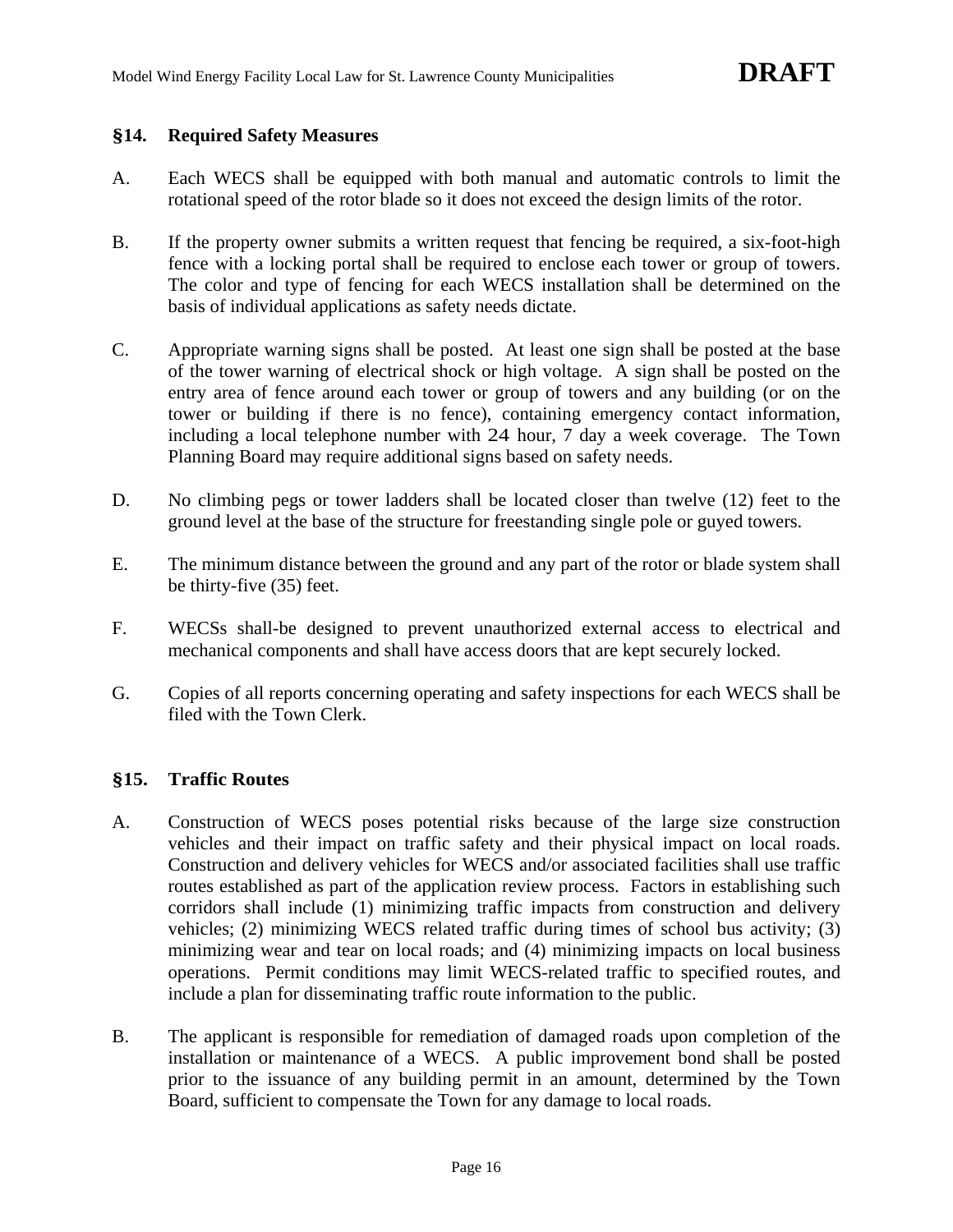C. If the applicant uses any seasonal use highway in the off-season, it shall be solely responsible for the maintenance of said highway including but not limited to snow plowing. No act of maintenance on a seasonal use highway by an applicant shall be considered as Town maintenance of that highway for purposes of determining the seasonal use status of the highway.

### **§16. Noise Standards and Setbacks for Wind Energy Conversion Systems**

- A. The statistical sound pressure level  $(L<sub>IO</sub>)$  generated by a WECS shall not exceed 50 dBA when measured at the nearest inhabited off-site dwelling, school hospital, church or public building existing at the time of application. If the ambient sound pressure level exceeds 50 dBA, the standard shall be ambient dBA plus 5 dBA. Independent certification shall be provided before and after construction demonstrating compliance with this requirement.
- B. In the event audible noise due to Wind Energy Facility operations contains a steady pure tone, such as a whine, screech, or hum, the standards for audible noise set forth in subparagraph 1) of this subsection shall be reduced by five (5) dBA. A pure tone is defined to exist if the one-third (1/3) octave band sound pressure level in the band, including the tone, exceeds the arithmetic average of the sound pressure levels of the two (2) contiguous one third  $(1/3)$  octave bands by five (5) dBA for center frequencies of five hundred (500) Hz and above, by eight (8) dBA for center frequencies between one hundred and sixty (160) Hz and four hundred (400) Hz, or by fifteen (15) dBA for center frequencies less than or equal to one hundred and twenty-five (125) Hz.
- C. In the event the ambient noise level (exclusive of the development in question) exceeds the applicable standard given above, the applicable standard shall be adjusted so as to equal the ambient noise level. The ambient noise level shall be expressed in terms of the highest whole number sound pressure level in dBA, which is exceeded for more than five (5) minutes per hour. Ambient noise levels shall be measured at the exterior of potentially affected existing residences, schools, hospitals, churches and public libraries. Ambient noise level measurement techniques shall employ all practical means of reducing the effect of wind generated noise at the microphone. Ambient noise level measurements may be performed when wind velocities at the proposed project site are sufficient to allow Wind Turbine operation, provided that the wind velocity does not exceed thirty (30) mph at the ambient noise measurement location.
- D. Any noise level falling between two whole decibels shall be the lower of the two.
- E. Each WECS shall be setback from Site boundaries, measured from the center of the WECS:
	- 1. 500 feet from the nearest site boundary property line.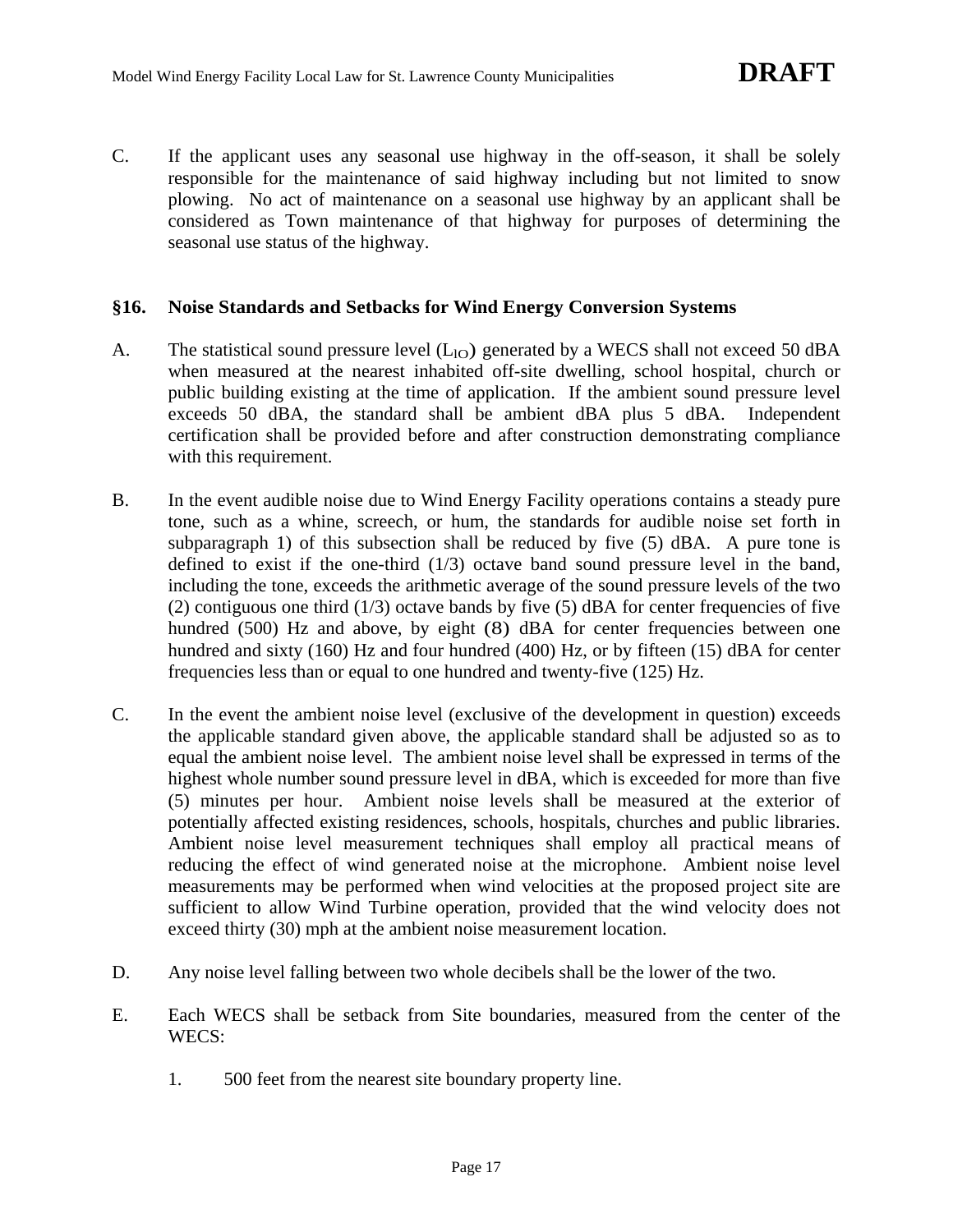- 2. 500 feet from the nearest public road.
- 3. 500 feet from the nearest edge of the Wind Overlay District
- 4. 1,000 feet from the nearest off-site residence existing at the time of application, measured from the exterior of such residence.
- 5. One and a half times the Total Height of the WECS from any non-WECS structure or any above-ground utilities.
- 6. 500 feet from state-identified wetlands or bodies of water. This distance may be adjusted to be greater at the discretion of the reviewing body, based on topography, land cover, land uses and other factors that influence the flight patterns of resident birds, bats or other creatures.

### **§17. Issuance of Special Use Permits**

- A. Upon completion of the review process, the Town Board *[or, in towns with Planning Boards, the "Town Planning Board"]* shall, upon consideration of the standards in this Local Law and the record of the SEQRA review, issue a written decision with the reasons for approval, conditions of approval or disapproval fully stated.
- B. If approved, the Town Board *[or, in towns with Planning Boards, the "Town Planning Board"]* will issue a Special Use Permit for each WECS upon satisfaction of all conditions for said Permit, and direct the Building Inspector to issue a building permit, upon compliance with the Uniform Fire Prevention and Building Code and the other conditions of this Local Law.
- C. The decision of the Town Board *[or, in towns with Planning Boards, the "Town Planning Board"* shall be filed within five days in the office of the Town Clerk and a copy mailed to the applicant by first class mail.
- D. If any approved WECS is not substantially commenced within two years of issuance of the permit, the special use permit shall expire.

### **§18. Abatement**

A. If any WECS remains non-functional or inoperative for a continuous period of 1 year, the applicant agrees that, without any further action by the Town Board *[or, in towns with Planning Boards, the "Town Planning Board"]*, it shall remove said system at its own expense. Removal of the system shall include at least the entire above ground structure, including transmission equipment and fencing, from the property. This provision shall not apply if the applicant demonstrates to the Town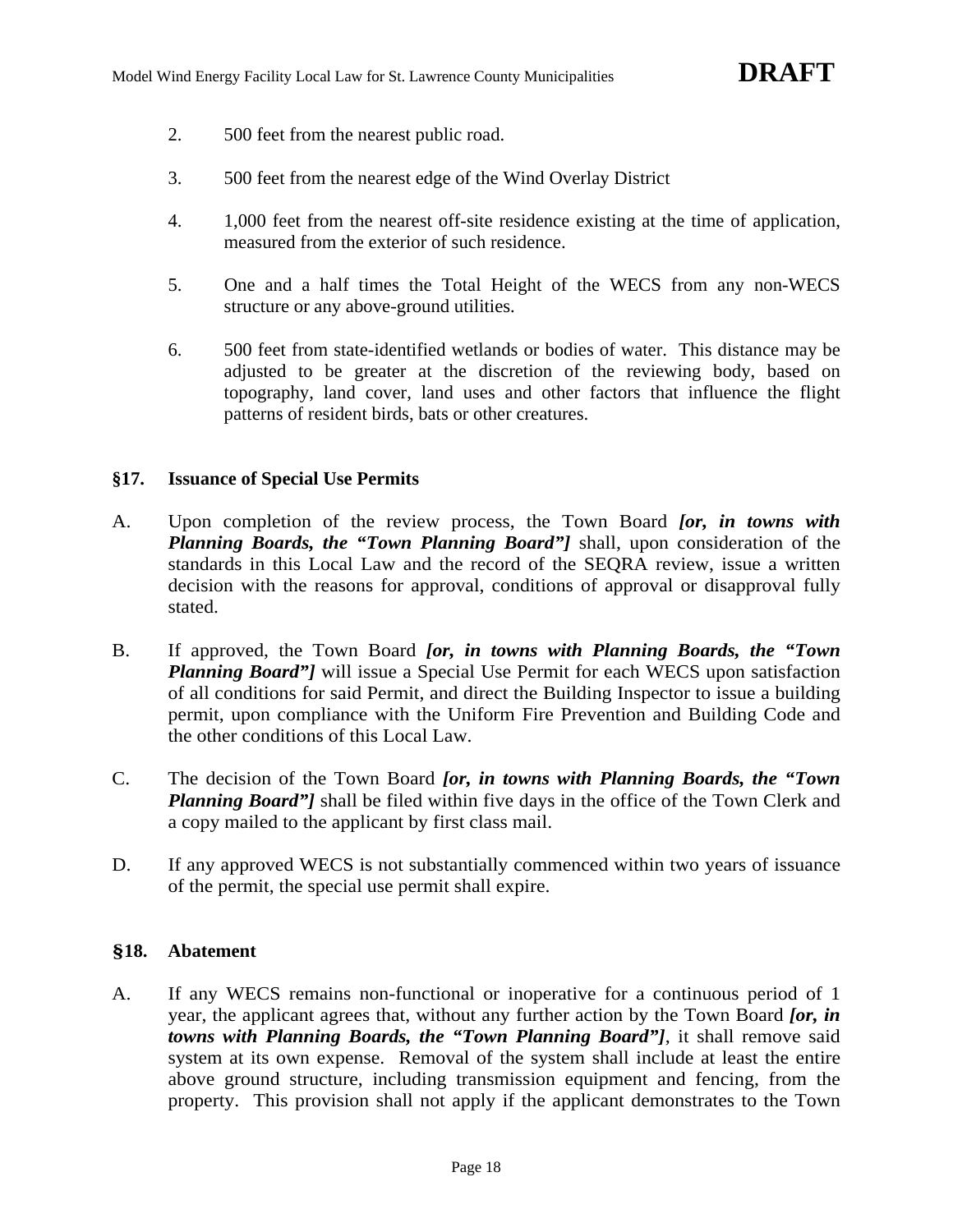that it has been making good faith efforts to restore the WECS to an operable condition, but nothing in this provision shall limit the Town's *[or, in towns with Planning Boards, the "Town Planning Board's"]* ability to order a remedial action plan after public hearing.

- B. Non-function or lack of operation may be proven by reports to the Public Service Commission, NYSERDA or by lack of income generation. The applicant shall make available (subject to a non-disclosure agreement) to the Town Board *[or, in towns with Planning Boards, the "Town Planning Board"]* all reports to and from the purchaser of energy from individual Wind Energy Conversion Systems, if requested, necessary to prove the WECS is functioning, which reports may be redacted as necessary to protect proprietary information.
- C. Decommissioning Bond or Fund The applicant, or successors, shall continuously maintain a fund or bond payable to the Town for the removal of non-functional towers and appurtenant facilities in an amount to be determined by the Town for the period of the life of the facility. This fund may consist of a letter of credit from a State of New York-licensed financial institution. All costs of the financial security shall be borne by the applicant. All decommissioning funding requirements shall be met prior to commencement of construction.

### **§19. Limitations on Approvals; Easements on Town Property**

- A. Nothing in this Local Law shall be deemed to give any applicant the right to cut down surrounding trees and vegetation on any property to reduce turbulence and increase wind flow to the Wind Energy Facility. Nothing in this Local Law shall be deemed a guarantee against any future construction or Town approvals of future construction that may in any way impact the wind flow to any Wind Energy Facility. It shall be the sole responsibility of the Facility operator or owner to acquire any necessary wind flow or turbulence easements, or rights to remove vegetation.
- B. Pursuant to the powers granted to the Town to manage its own property, the Town may enter into noise, setback, or wind flow easements on such terms as the Town Board *[or, in towns with Planning Boards, the "Town Planning Board"]* deems appropriate, as long as said agreements are not otherwise prohibited by state or local law.

### **§20. Permit Revocation**

A. Testing fund. A Special Use Permit shall contain a requirement that the applicant fund periodic noise testing by a qualified independent third-party acoustical measurement consultant, which may be required as often as every two years, or more frequently upon request of the Town Board in response to complaints by neighbors. The scope of the noise testing shall be to demonstrate compliance with the terms and conditions of the Special Use Permit and this Local Law and shall also include an evaluation of any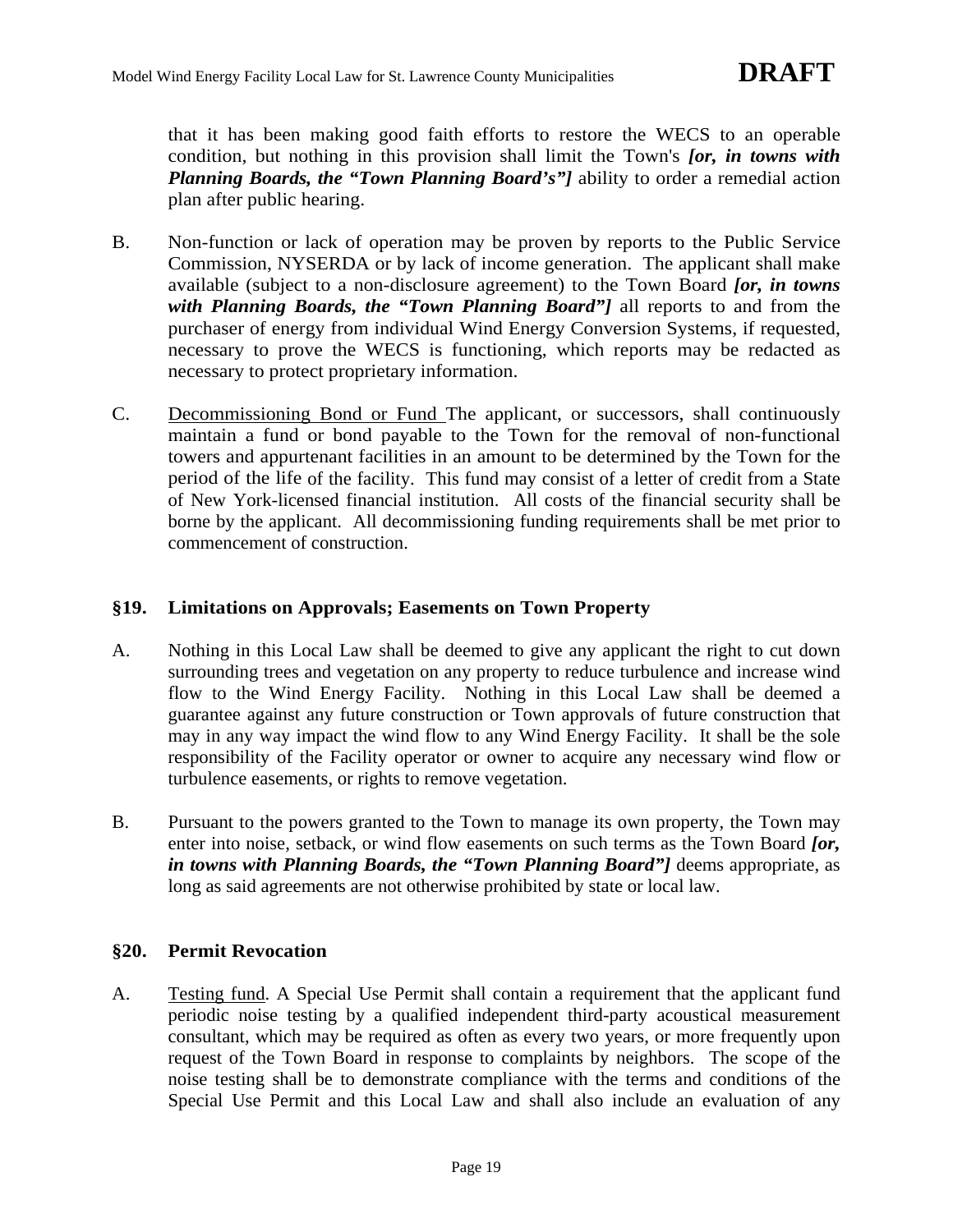complaints received by the Town. The applicant shall have 90 days after written notice from the Town Board, to cure any deficiency. An extension of the 90 day period may be considered by the Town Board, but the total period may not exceed 180 days.

- B. Operation. A WECS shall be maintained in operational condition at all times, subject to reasonable maintenance and repair outages. Operational condition includes meeting all noise requirements and other permit conditions. Should a WECS become inoperable, or should any part of the WECS be damaged, or should a WECS violate a permit condition, the owner or operator shall remedy the situation within 90 days after written notice from the Town Board. The applicant shall have 90 days after written notice from the Town Board, to cure any deficiency. An extension of the 90 day period may be considered by the Town Board, but the total period may not exceed 180 days.
- C. Notwithstanding any other abatement provision under this Local Law, and consistent with §18(A) and §20(B), if the WECS is not repaired or made operational or brought into permit compliance after said notice, the Town may, after a public meeting at which the operator or owner shall be given opportunity to be heard and present evidence, including a plan to come into compliance, (1) order either remedial action within a particular timeframe, or (2) order revocation of the Wind Energy Permit for the WECS and require the removal of the WECS within 90 days. If the WECS is not removed, the Town Board shall have the right to use the security posted as part of the Decommission Plan to remove the WECS.

# **Article III Wind Measurement Towers**

### **§21. Wind Site Assessment**

The Town Board acknowledges that prior to construction of a WECS, an assessment is typically needed to determine local wind speeds and the feasibility of using particular sites. Installation of Wind Measurement Towers, also known as anemometer ("Met") towers, shall be permitted as Special Uses, but shall not be limited to those areas delineated as Wind Overlay Districts.

### **§22. Applications for Wind Measurement Towers**

- A. An application for a Wind Measurement Tower shall include:
	- 1. Name, address, telephone number of the applicant. If the applicant is represented by an agent, the application shall include the name, address and telephone number of the agent as well as an original signature of the applicant authorizing the representation.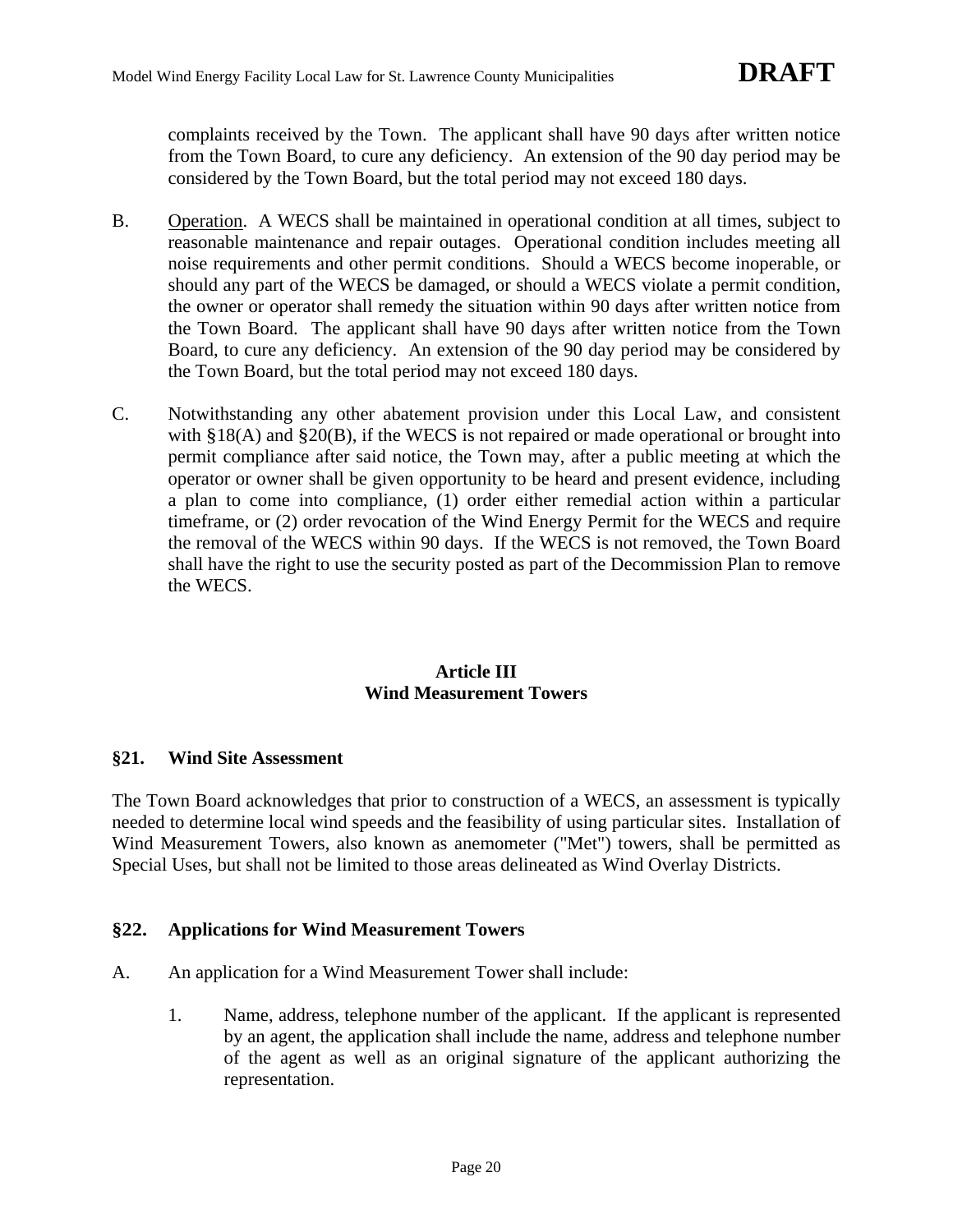- 2. Name, address, telephone number of the property owner. If the property owner is not the applicant, the application shall include a letter or other written permission signed by the property owner (i) confirming that the property owner is familiar with the proposed applications and (ii) authorizing the submission of the application.
- 3. Address of each proposed tower Site, including Tax Map section, block and lot number.
- 4. Site plan.
- 5. Decommissioning Plan, including a security bond or cash for removal.

### **§23. Standards for Wind Measurement Towers**

- A. The distance between a Wind Measurement Tower and the property line shall be at least 1.5 times the Total Height of the tower. Sites can include more than one piece of property and the requirement shall apply to the combined properties. Exceptions for neighboring property are also allowed with the consent of those property owners.
- B. Special Use Permits for Wind Measurement Towers may be issued for a period of up to twenty-six (26) months. Permits may be renewed if the Facility is in compliance with the conditions of the Special Use Permit.
- C. Anchor points for any guy wires for a Wind Measurement Tower shall be located within the property that the system is located on and not on or across any above-ground electric transmission or distribution lines. The point of attachment for the guy wires shall be sheathed in bright orange or yellow covering from three to eight feet above the ground.
- D. The New York State Department of Agriculture and Markets guidelines for agricultural mitigation for wind farm projects shall be adhered to both inside and outside of agricultural districts.

### **§24. Application Review Process (***in communities WITHOUT Planning Boards))*

- A. Applicants may request a pre-application meeting with the Town Board, or with any consultants retained by the Town Board for application review. Meetings with the Town Board shall be conducted in accordance with the Open Meetings Law.
- B. Six copies of the application shall be submitted to the Town Clerk Payment of all application fees shall be made at the time of application submission. If any variances are requested, variance application fees shall be paid at the time of the receipt of the application.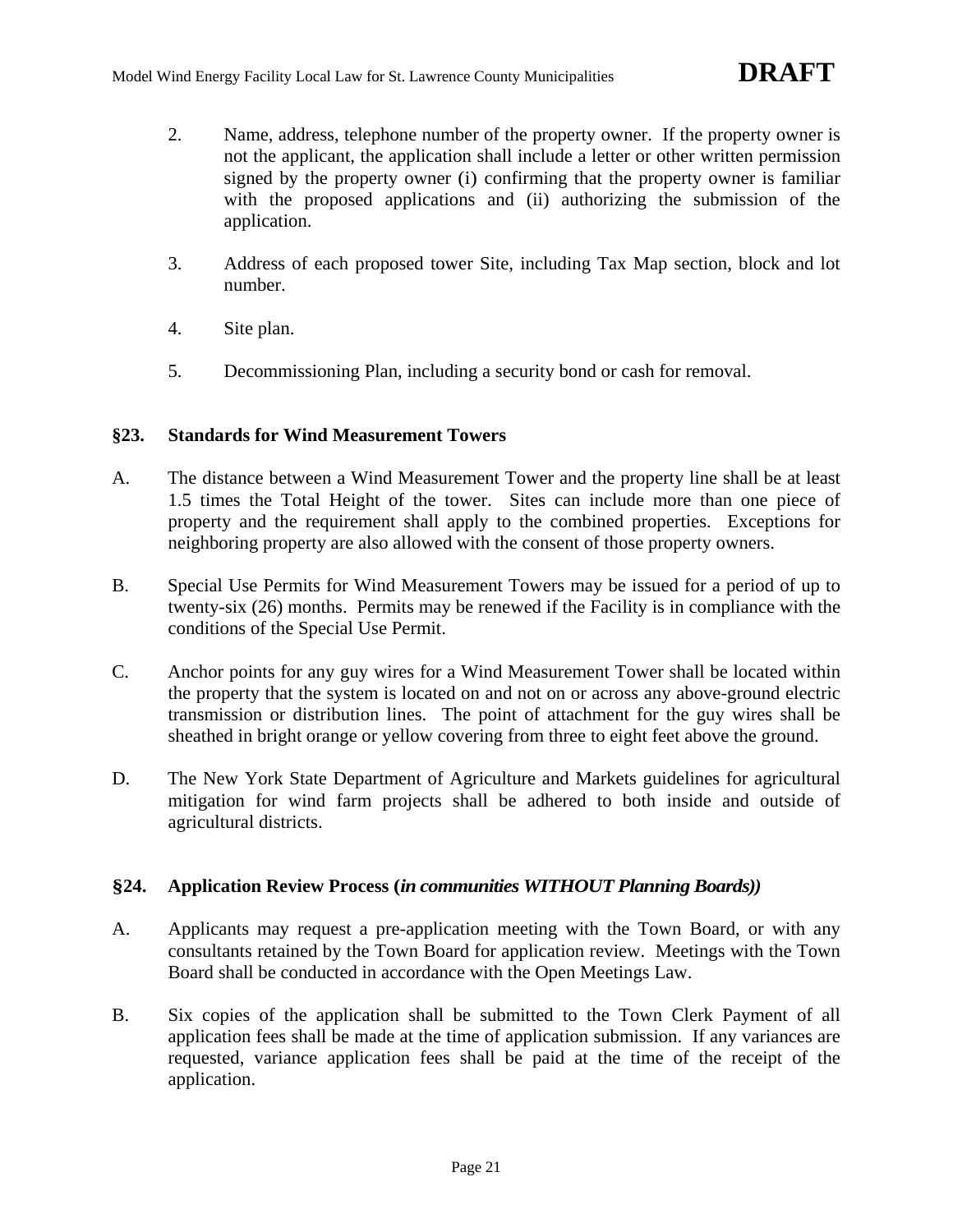- C. Town staff or Town designated consultants shall, within 30 days of receipt, or such longer time if agreed to by the applicant, determine if all information required under this Article is included in the application. Unless the Town Board waives any application requirement, no application shall be considered until deemed complete.
- D. If the application is deemed incomplete, the Town Board or its designated reviewer shall provide the applicant with a written statement listing the missing information. No refund of application fees shall be made, but no additional fees shall be required upon submittal of the additional information unless the number of Wind Measurement Towers proposed is increased.
- E. Upon submission of a complete application, including the grant of any application waiver by the Town Board, the Town Clerk shall transmit the application to the Town Board.
- F. The Town Board shall hold at least one public hearing on the application. Notice shall be given by first class mail to property owners within 1,000 feet of each proposed Wind Measurement Tower, and published in the Town's official newspaper, no less than ten nor more than twenty days before any hearing, but, where any hearing is adjourned by the Town Board to hear additional comments, no further publication or mailing shall be required. The applicant shall prepare and mail the Notice of Public Hearing prepared by the Town, and shall submit an affidavit of service. The assessment roll of the Town shall be used to determine mailing addresses.
- G. The public hearing may be combined with public hearings on any Environmental Impact Statements.
- H. Notice of the project shall also be given, when applicable, to (1) the St. Lawrence County Planning Board, if required by General Municipal Law §239-1 and 239-m, and (2) to adjoining Towns under Town Law §264.
- I. SEQRA review. Applications for Wind Measurement Towers are deemed Unlisted projects under SEQRA. The Town may conduct its SEQRA review in conjunction with other agencies, in which case the records of review by said communities shall be part of the record of the Town's proceedings. The Town may require an escrow agreement for the engineering and legal review of the applications and any environmental impact statements before commencing its review.
- J. Upon receipt of the report of the recommendation of the County Planning Board (where applicable), the holding of the public hearing, and the completion of the SEQRA process, the Town Board may approve, approve with conditions, or deny the applications, in accordance with the standards in this Article.

### **§24. Application Review Process (***in communities WITH Planning Boards)*

A. Applicants may request a pre-application meeting with the Town Planning Board, or with any consultants retained by the Planning Board for application review. Meetings with the Planning Board shall be conducted in accordance with the Open Meetings Law.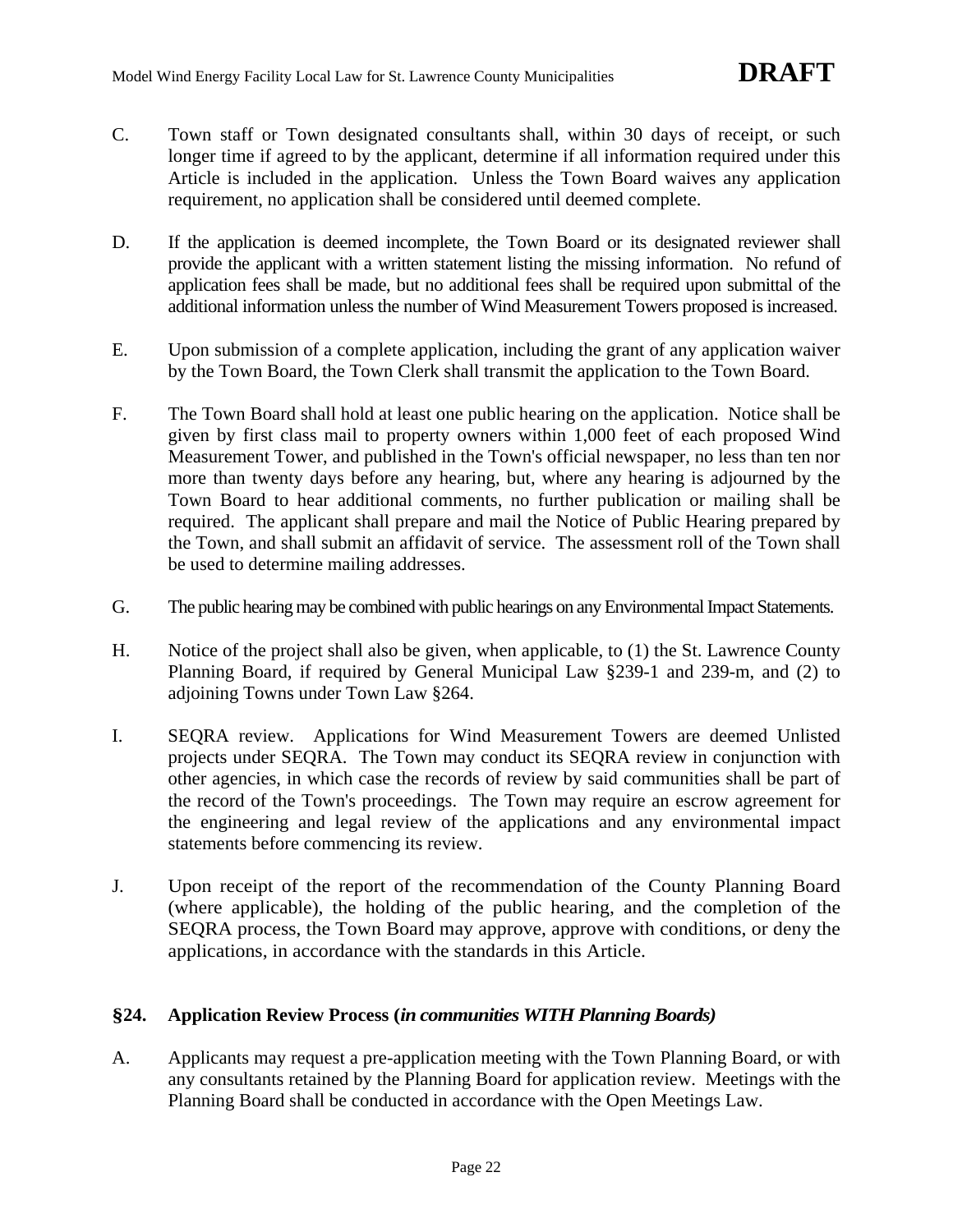- B. Six copies of the application shall be submitted to the Town Clerk. Payment of all application fees shall be made at the time of application submission. If any variances are requested, variance application fees shall be paid at the time of the receipt of the application.
- C. Town staff or Town-designated consultants shall, within 30 days of receipt, or such longer time if agreed to by the applicant, determine if all information required under this Article is included in the application. Unless the Planning Board waives any application requirement, no application shall be considered until deemed complete.
- D. If the application is deemed incomplete, the Planning Board or its designated reviewer shall provide the applicant with a written statement listing the missing information. No refund of application fees shall be made, but no additional fees shall be required upon submittal of the additional information unless the number of Wind Measurement Towers proposed is increased.
- E. Upon submission of a complete application, including the grant of any application waiver by the Planning Board, the Town Clerk shall transmit the application to the Planning Board.
- F. The Planning Board shall hold at least one public hearing on the application. Notice shall be given by first class mail to property owners within 1,000 feet of each proposed Wind Measurement Tower and published in the Town's official newspaper, no less than ten nor more than twenty days before any hearing, but, where any hearing is adjourned by the Planning Board to hear additional comments, no further publication or mailing shall be required. The applicant shall prepare and mail the Notice of Public Hearing prepared by the Planning Board, and shall submit an affidavit of service. The assessment roll of the Town shall be used to determine mailing addresses.
- G. The public hearing may be combined with public hearings on any Environmental Impact Statement or requested variances.
- H. Notice of the project shall also be given, when applicable, to (1) the St. Lawrence County Planning Board, if required by General Municipal Law §239-1 and 239-m, and (2) to adjoining Towns under Town Law §264.
- I. SEQRA review. Applications for Wind Measurement Towers are deemed Unlisted projects under SEQRA. The Planning Board may conduct its SEQRA review in conjunction with other agencies, in which case the records of review by said communities shall be part of the record of the Planning Board's proceedings. The Planning Board may require an escrow agreement for the engineering and legal review of the applications and any environmental impact statements before commencing its review.
- J. Upon receipt of the report of the recommendation of the County Planning Board (where applicable), the holding of the public hearing, and the completion of the SEQRA process, the Planning Board may approve, approve with conditions, or deny the applications, in accordance with the standards in this Article.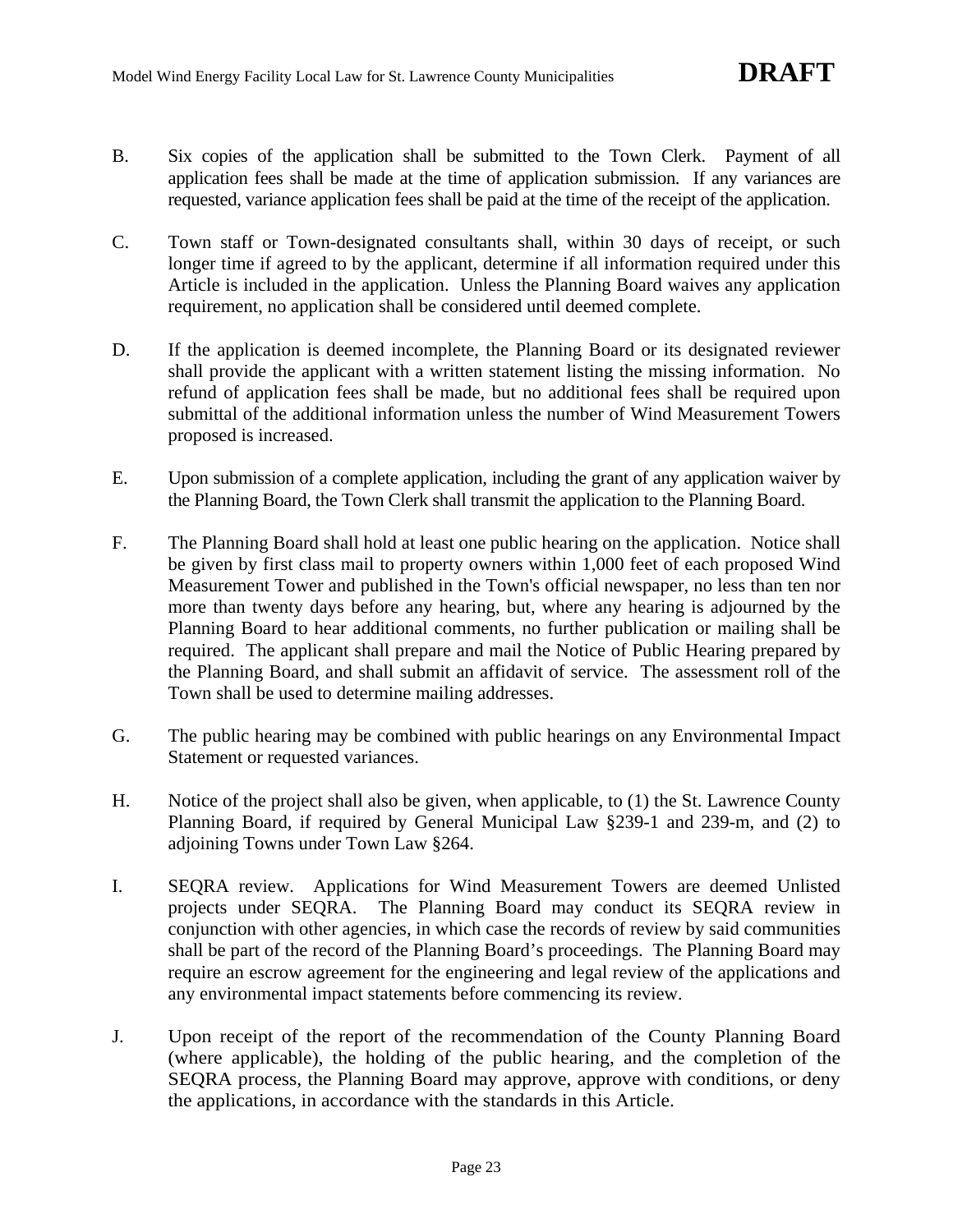# **Article IV**

#### **Small Wind Energy Conversion Systems**

#### **§25. Purpose and Intent**

The purpose of this Article is to provide standards for small wind energy conversion systems designed for on-site home, farm, and small commercial use, and that are primarily used to reduce on-site consumption of utility power. The intent of this Article is to encourage the development of small wind energy systems and to protect the public health, safety, and community welfare.

### **§26. Permitted Areas.**

Small Wind Energy Conversion Systems (Small WECS) may be permitted in any zoning district on a Site of at least 1 acre, upon issuance of a Special Use Permit. A Small WECS shall be set back from all property lines a distance equal to at least 1.5 times its height. For ag operations in an ag district, no permits shall be required, but site plan review will be required. (Add section for site plan review.)

### **§27. Applications.**

Applications for Small WECS special use permits shall include:

- 1. Name, address, telephone number of the applicant. If the applicant will be represented by an agent, the name, address and telephone number of the agent as well as an original signature of the applicant authorizing the agent to represent the applicant.
- 2. Name, address, telephone number of the property owner. If the property owner is not the applicant, the application shall include a letter or other written permission signed by the property owner (i) confirming that the property owner is familiar with the proposed applications and (ii) authorizing the submission of the application.
- 3. Address of each proposed tower Site, including Tax Map section, block and lot number.
- 4. Site plan of each tower site, including but not limited to showing the location of the tower in relation to other structures and lot lines, topography of the site, location of trees and other landscape elements.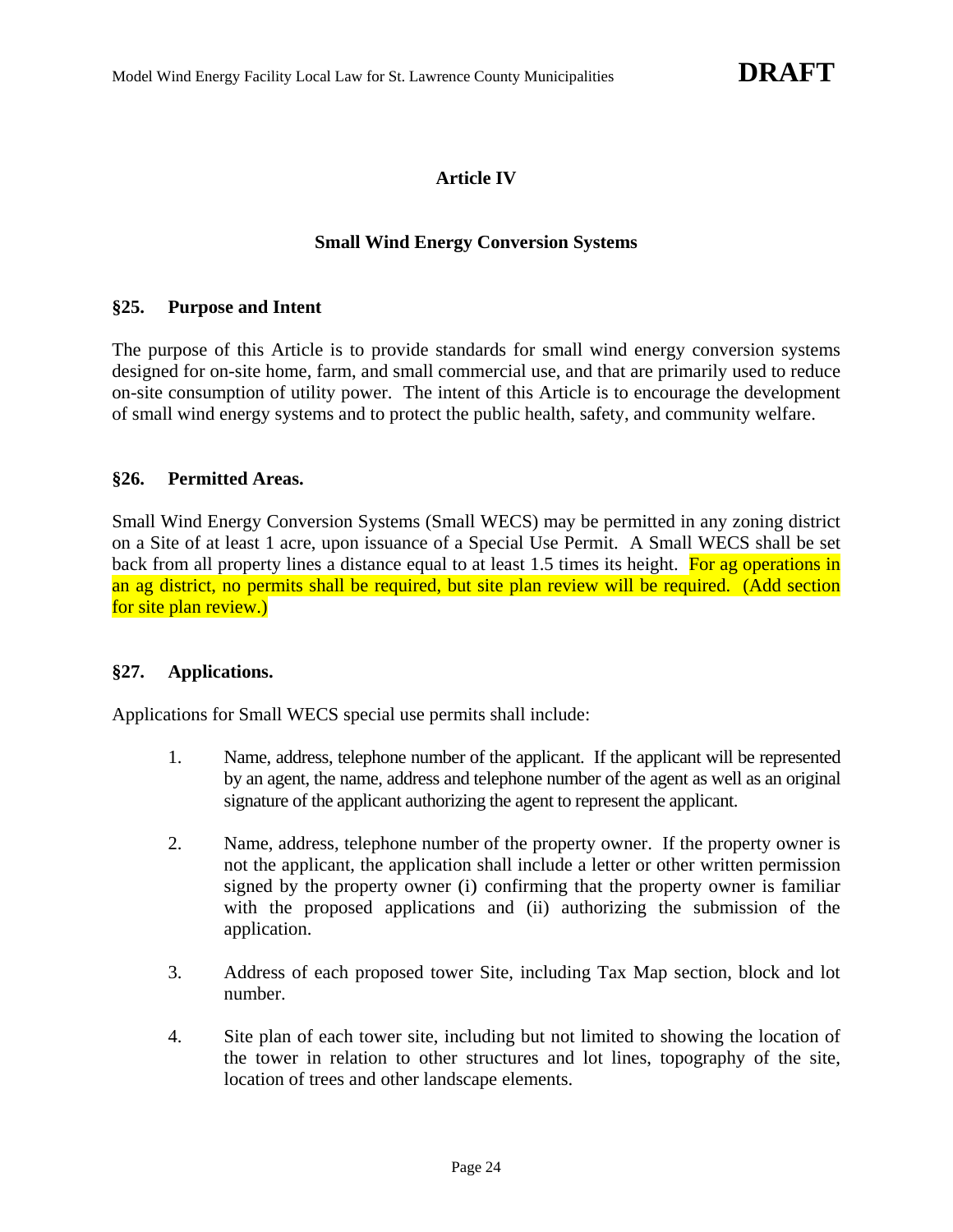- 5. Ownership and land use information within a 500-foot radius of the location proposed for each tower.
- 6. Evidence that the proposed tower height does not exceed the height recommended by the manufacture or distributor of the system.
- 7. A line drawing of the electrical components of the system in ·sufficient detail to allow for a determination that the manner of installation conforms to the Electric Code.
- 8. Sufficient information demonstrating that the system will be used primarily to reduce on-site consumption of electricity.
- 9. Written evidence that the electric utility service provider that serves the proposed Site has been informed of the applicant's intent to install an interconnected customer-owned electricity generator, unless the applicant does not plan to connect the system to the electricity grid, and so states so in the application.
- 10. A visual analysis of the Small WECS as installed, which may include a computerized photographic simulation, demonstrating the visual impacts from nearby strategic vantage points. The visual analysis shall also indicate the color treatment of the system's components and any visual screening incorporated into the project that is intended to lessen the system's visual prominence.

# **§28. Application Review Process (***in communities WITHOUT Planning Boards)*

- A. Applicants may request a pre-application meeting with the Town Board, or with any consultants retained by the Town Board for application review. Meetings with the Town Board shall be conducted in accordance with the Open Meetings Law.
- B. Six copies of the application shall be submitted to the Town Clerk. Payment of all application fees shall be made at the time of application submission. If any variances are requested, variance application fees shall be paid at the time of the receipt of the application.
- C. Town staff or Town designated consultants shall, within 30 days of receipt, or such longer time if agreed to by the applicant, determine if all information required under this Article is included in the application. Unless the Town Board waives any application requirement, no application shall be considered until deemed complete.
- D. If the application is deemed incomplete, the Town Board or its designated reviewer shall provide the applicant with a written statement listing the missing information. No refund of application fees shall be made, but no additional fees shall be required upon submittal of the additional information unless the number of Small WECSs proposed is increased.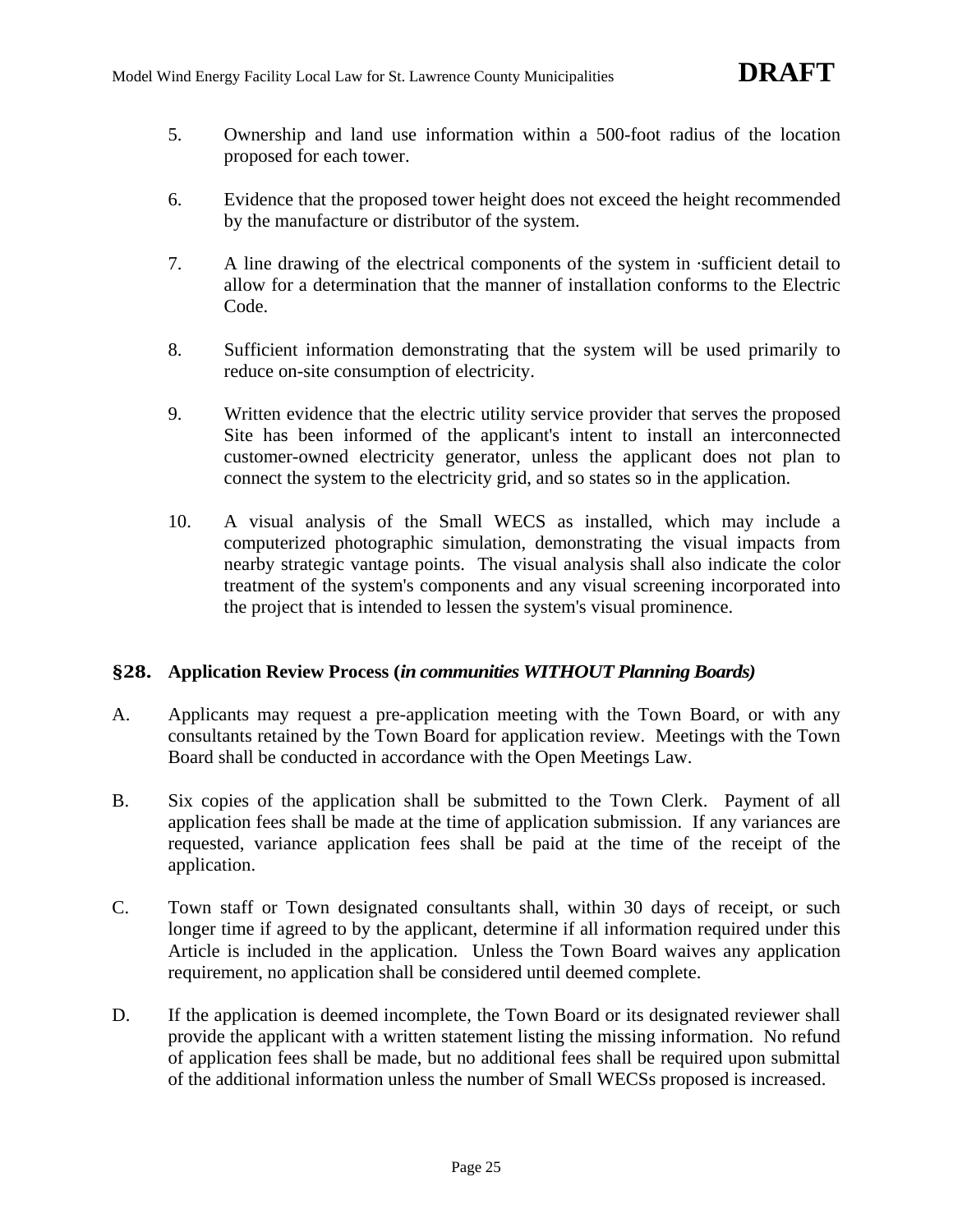- E. Upon submission of a complete application, including the grant of any application waiver by the Town Board, the Town Clerk shall transmit the application to the Town Board.
- F. The Town Board shall hold at least one public hearing on the application. Notice shall be given by first class mail to property owners within 1,000 feet of each proposed Small WECS, and published in the Town's official newspaper, no less than ten nor more than twenty days before any hearing, but, where any hearing is adjourned by the Town Board to hear additional comments, no further publication or mailing shall be required. The applicant shall prepare and mail the Notice of Public Hearing prepared by the Town, and shall submit an affidavit of service. The assessment roll of the Town shall be used to determine mailing addresses.
- G. The public hearing may be combined with public hearings on any Environmental Impact Statements.
- H. Notice of the project shall also be given, when applicable, to (1) the St. Lawrence County Planning Board, if required by General Municipal Law §239-1 and 239-m, and (2) to adjoining Towns under Town Law §264.
- I. Applications for Small WECS are deemed Unlisted projects under SEQRA. The Town may conduct its SEQRA review in conjunction with other agencies, in which case the records of review by said communities shall be part of the record of the Town's proceedings. The Town may require an escrow agreement for the engineering and legal review of the applications and any environmental impact statements before commencing its review.
- J. Upon receipt of the report of the recommendation of the County Planning Board (where applicable), the holding of the public hearing, and the completion of the SEQRA process, the Town Board may approve, approve with conditions, or deny the applications, in accordance with the standards in this Article.

### **§28. Application Review Process (***in communities WITH Planning Boards)*

- A. Applicants may request a pre-application meeting with the Town Planning Board, or with any consultants retained by the Planning Board for application review. Meetings with the Planning Board shall be conducted in accordance with the Open Meetings Law.
- B. Six copies of the application shall be submitted to the Town Clerk. Payment of all application fees shall be made at the time of application submission. If any variances are requested, variance application fees shall be paid at the time of the receipt of the application.
- C. Town staff or Town-designated consultants shall, within 30 days of receipt, or such longer time if agreed to by the applicant, determine if all information required under this Article is included in the application. Unless the Planning Board waives any application requirement, no application shall be considered until deemed complete.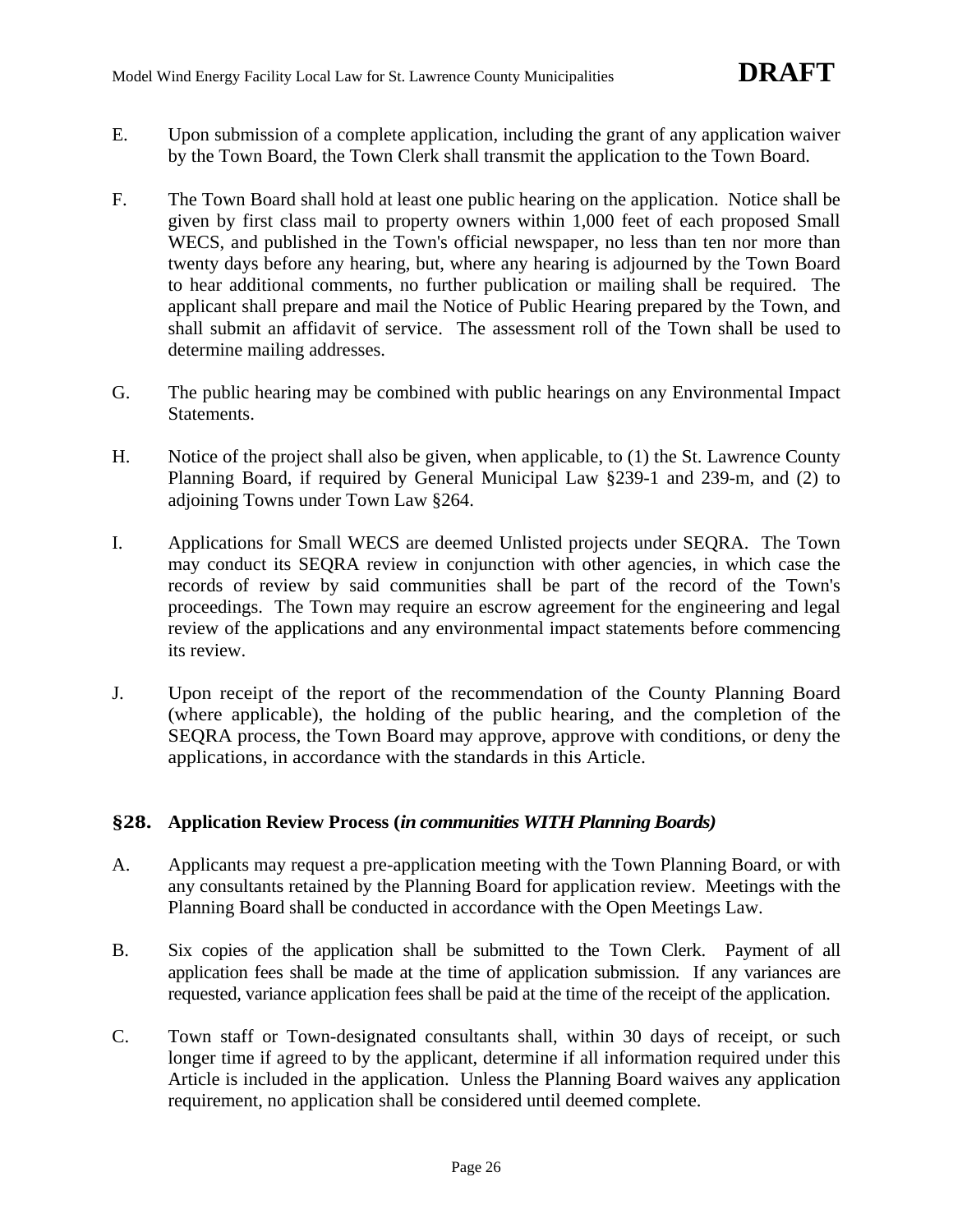- D. If the application is deemed incomplete, the Planning Board or its designated reviewer shall provide the applicant with a written statement listing the missing information. No refund of application fees shall be made, but no additional fees shall be required upon submittal of the additional information unless the number of Small WECSs proposed is increased.
- E. Upon submission of a complete application, including the grant of any application waiver by the Planning Board, the Town Clerk shall transmit the application to the Planning Board.
- F. The Planning Board shall hold at least one public hearing on the application. Notice shall be given by first class mail to property owners within 1,000 feet of each proposed Small WECS and published in the Town's official newspaper, no less than ten nor more than twenty days before any hearing, but, where any hearing is adjourned by the Planning Board to hear additional comments, no further publication or mailing shall be required. The applicant shall prepare and mail the Notice of Public Hearing prepared by the Planning Board, and shall submit an affidavit of service. The assessment roll of the Town shall be used to determine mailing addresses.
- G. The public hearing may be combined with public hearings on any Environmental Impact Statement or requested variances.
- H. Notice of the project shall also be given, when applicable, to (1) the St. Lawrence County Planning Board, if required by General Municipal Law §239-1 and 239-m, and (2) to adjoining Towns under Town Law §264.
- I. SEQRA review. Applications for WECS are deemed Unlisted projects under SEQRA. The Planning Board may conduct its SEQRA review in conjunction with other agencies, in which case the records of review by said communities shall be part of the record of the Planning Board's proceedings. The Planning Board may require an escrow agreement for the engineering and legal review of the applications and any environmental impact statements before commencing its review.
- J. Upon receipt of the report of the recommendation of the County Planning Board (where applicable), the holding of the public hearing, and the completion of the SEQRA process, the Planning Board may approve, approve with conditions, or deny the applications, in accordance with the standards in this Article.

### **§29. Development Standards.**

All small wind energy systems shall comply with the following standards. Additionally, such systems shall also comply with all the requirements established by other sections of this Article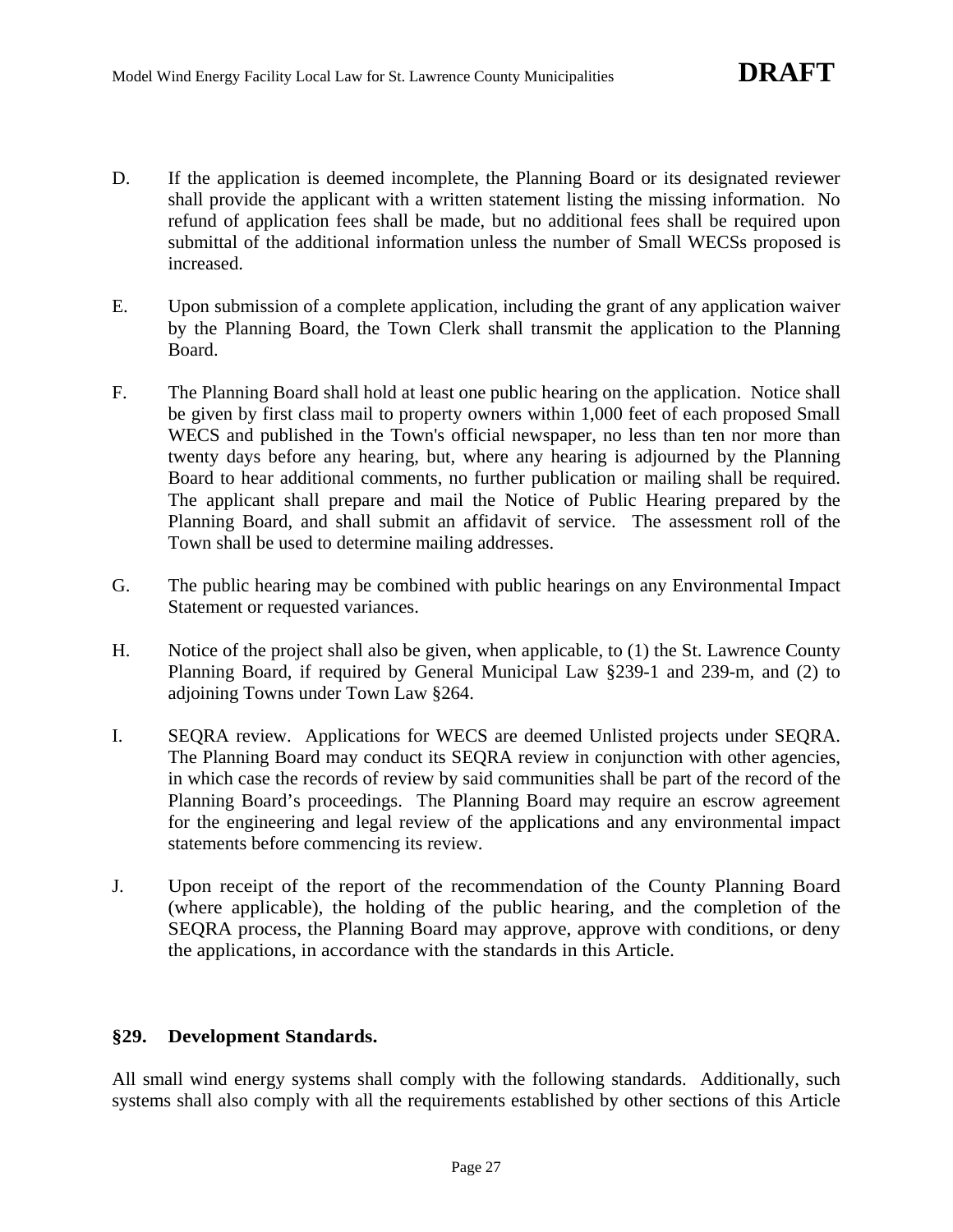that are not in conflict with the requirements contained in this section.

- A. A Small WECS system shall be located on a lot a minimum of one acre in size, however, this requirement can be met by multiple owners submitting a joint application.
- B. Small WECSs may be used primarily to generate on-Site power or to reduce the on-Site consumption of electricity.
- C. Tower height may be allowed to vary, dependent on the technology employed. However, setbacks from all property lines shall be maintained, at a minimum, at one and a half times the total height of the tower.
	- 1. The allowed height shall be reduced if necessary to comply with all applicable Federal Aviation Requirements, including Subpart B (commencing with Section 77.11) of Part 77 of Title 14 of the Code of Federal Regulations regarding installations close to airports.
- D. The system's tower and blades shall be painted a non-reflective, unobtrusive color that blends the system and its components into the surrounding landscape to the greatest extent possible and incorporate non-reflective surfaces to minimize any visual disruption.
- E. The system shall be designed and located in such a manner to minimize adverse visual impacts from public viewing areas (e.g., public parks, roads, trails). To the greatest extent feasible a small wind energy system shall use natural landforms and vegetation for screening.
- F. Exterior lighting on any structure associated with the system shall not be allowed except that which is specifically required by the Federal Aviation Administration.
- G. All on-site electrical wires associated with the system shall be installed underground except for "tie- ins" to a public utility company and public utility company transmission poles, towers and lines. This standard may be modified by the Town if the project terrain is determined to be unsuitable due to reasons of excessive grading, biological impacts, or similar factors.
- H. The system shall be operated such that no disruptive electromagnetic interference is caused. If it has been demonstrated that a system is causing harmful interference, the system operator shall promptly mitigate the harmful interference or cease operation of the system.
- I. The system shall be operated such that no damage is caused by stray voltage. If it has been demonstrated that a system is causing stray voltage, the system operator shall promptly mitigate the damage or cease operation of the system.
- J. At least one sign shall be posted on the tower at a height of five feet warning of electrical shock or high voltage and harm from revolving machinery. No brand names, logo or advertising shall be placed or painted on the tower, rotor, generator or tail vane where it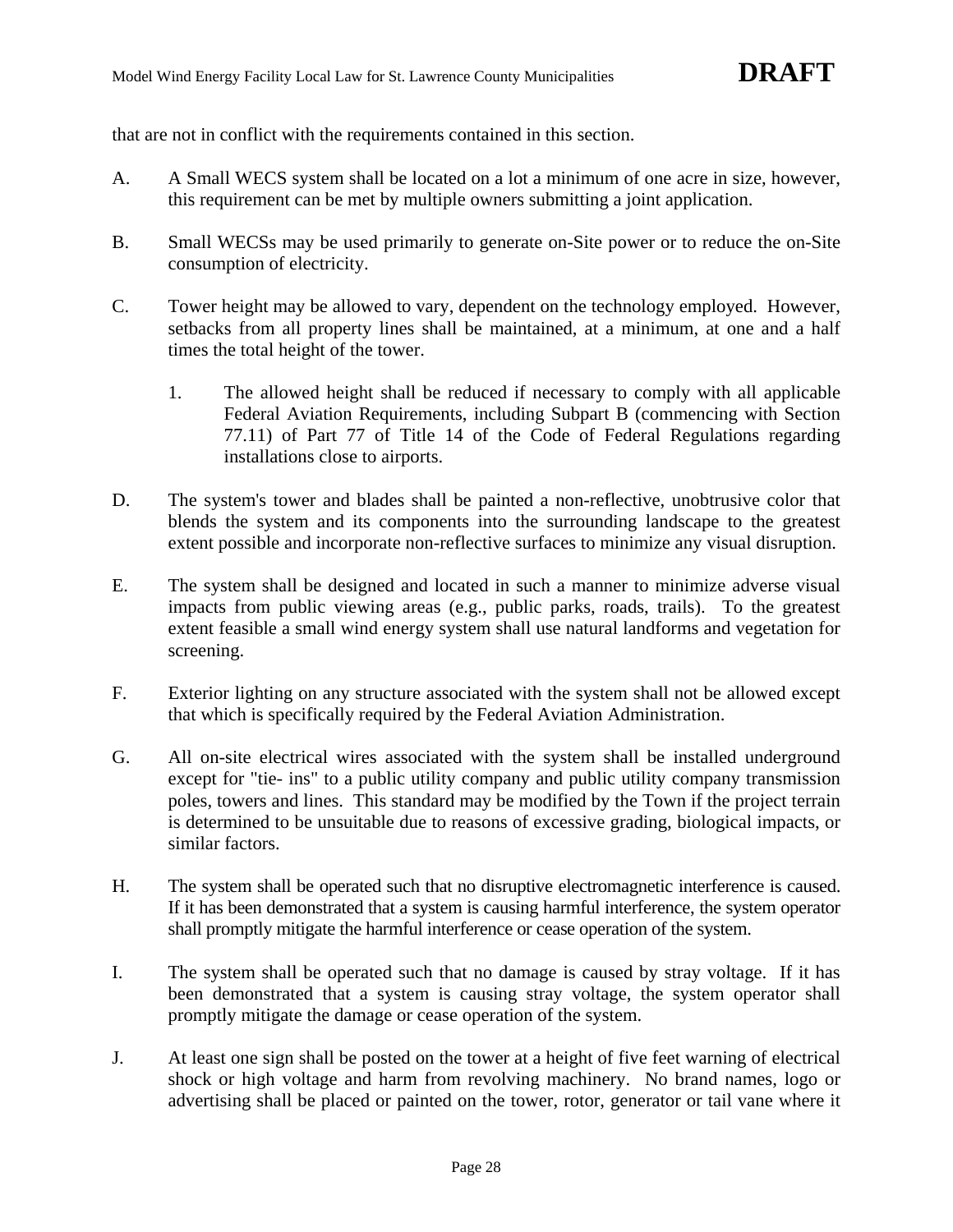would be visible from the ground, except that a system or tower's manufacturer's logo may be displayed on a system generator housing in an unobtrusive manner.

- K. Towers shall be constructed to provide one of the following means of access control, or other appropriate method of access:
	- 1. Tower-climbing apparatus located no closer than 12 feet from the ground.
	- 2. A locked anti-climb device installed on the tower.
- L. Anchor points for any guy wires for a system tower shall be located within the property that the system is located on and not on or across any above-ground electric transmission or distribution lines. The point of attachment for the guy wires shall be sheathed in bright orange or yellow covering from three to eight feet above the ground.
- M. Construction of on-site access roadways shall be minimized. Temporary access roads utilized for initial installation shall be re-graded and re-vegetated to the pre-existing natural condition after completion of installation.
- N. To prevent harmful wind turbulence from existing structures, the minimum height of the lowest part of any horizontal axis wind turbine blade shall be at least 30 feet above the highest structure or tree within a 250 foot radius. Modification of this standard may be made when the applicant demonstrates that a lower height will not jeopardize the safety of the wind turbine structure.
- O. All small wind energy system tower structures shall be designed and constructed to be in compliance with pertinent provisions of the Uniform Building Code and National Electric Code.
- P. All small wind energy systems shall be equipped with manual and automatic over-speed controls. The conformance of rotor and over-speed control design and fabrication with good engineering practices shall be certified by the manufacturer.
- Q. The New York State Department of Agriculture and Markets guidelines for agricultural mitigation for wind power projects shall be adhered to both inside and outside of agricultural districts.

### **§30. Standards**

A Small Wind Energy System shall comply with the following standards:

- 1. Setback requirements. A Small WECS shall not be located closer to a property line than one and a half times the Total Height of the facility.
- 2. Noise. Except during short-term events including utility outages and severe windstorms, a Small WECS shall be designed, installed, and operated so that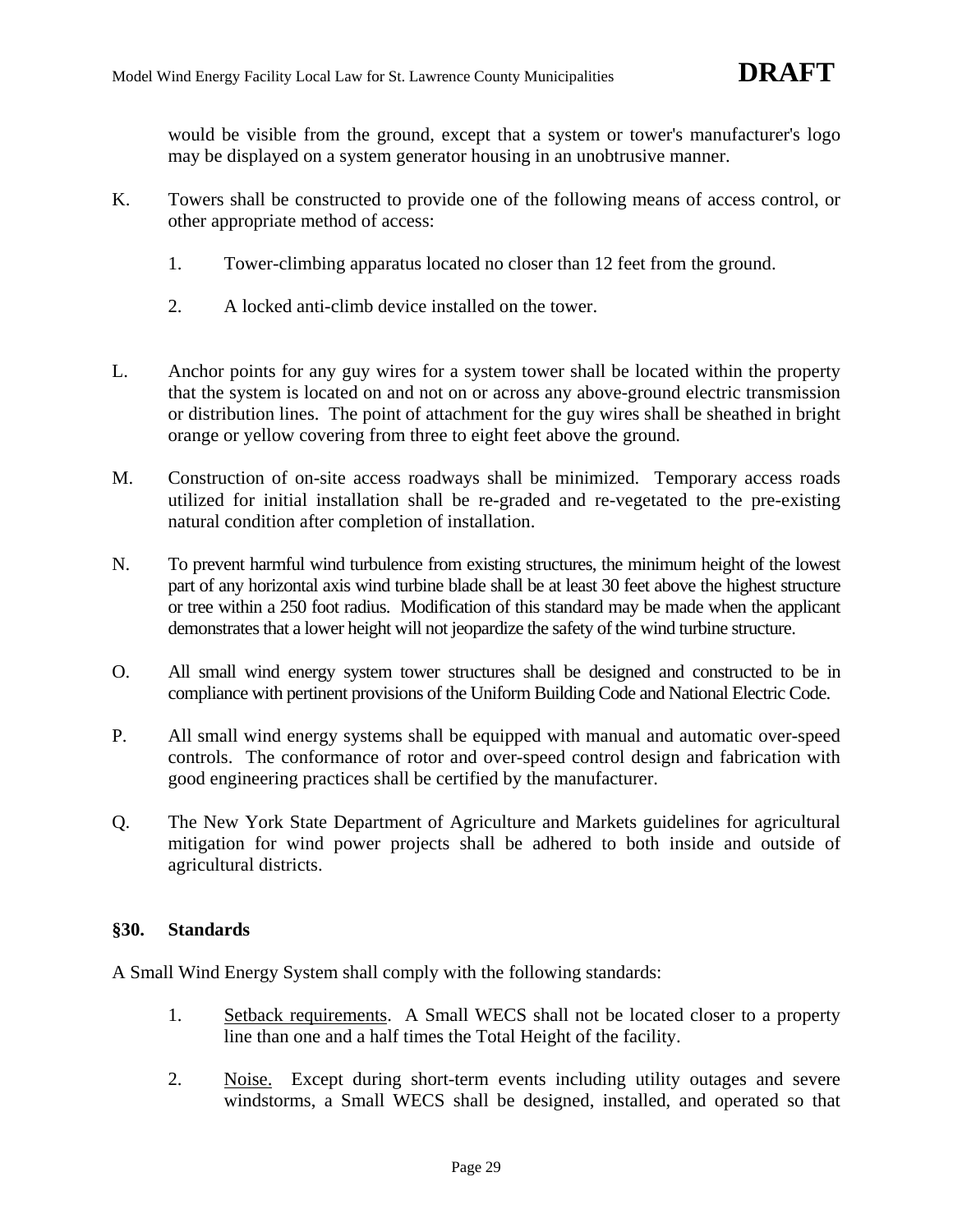noise generated by the system shall not exceed the 50 decibels (dBA), as measured at the closest neighboring inhabited dwelling.

#### **§31. Abandonment of Use**

- A. Small WECS which is not used for twelve (12) successive months shall be deemed abandoned and shall be dismantled and removed from the property at the expense of the property owner. Failure to abide by and faithfully comply with this section or with any and all conditions that may be attached to the granting of any building permit shall constitute grounds for the revocation of the permit by the Town of \_\_\_\_\_\_\_\_\_\_\_\_\_\_\_\_\_\_\_\_\_\_\_\_\_.
- B. All Small WECS shall be maintained in good condition and in accordance with all requirements of this section.

# **Article IV**

# **Miscellaneous**

### **§32. Fees**

- A. Non-refundable Application Fees shall be as follows:
	- 1. WECS Special Use Permit: \$100 per megawatt of rated maximum capacity
	- 2. Wind Measurement Towers: \$200 per tower.
	- 3. Small WECS: \$150 per Small WECS
	- 4. Wind Measurement Tower Special Use Permit renewals: \$50 per Wind Measurement Tower.
- B. Building Permits. The Town of the series believes the review of building and electrical permits for Wind Energy Facilities requires specific expertise for those facilities. Accordingly, for such facilities an administrative fee of \$25 per permit request shall be charged for administrative costs, plus the amount charged to the Town by the outside consultant hired by the Town to review the plans and inspect the work. In the alternative, the Town and the applicant may enter into an agreement for an inspection and/or certification procedure for these unique facilities. In such case, the Town and the applicant will agree to a fee arrangement and escrow agreement to pay for the costs of the review of the plans, certifications or conduct inspections as agreed by the parties, document handling and storage.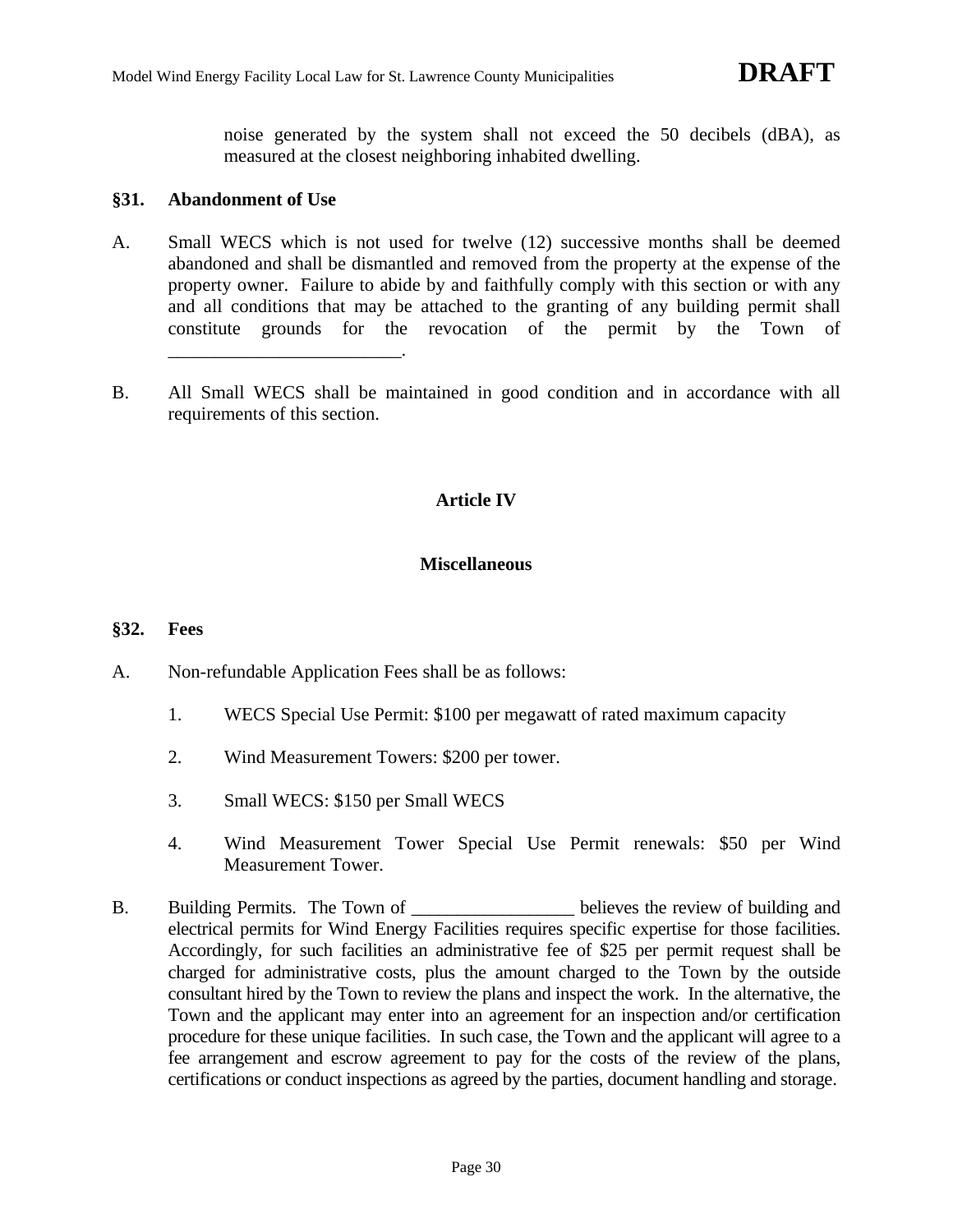- C. Nothing in this Local Law shall be read as limiting the ability of the Town to enter into Host Community agreements with any applicant to compensate the town for expenses or impacts on the community. The Town shall require any applicant to enter into an escrow agreement to pay the engineering and legal costs of any application review, including the review required by SEQRA.
- D. The Town Board may amend these fees, by resolution after a properly noticed public hearing.

# **§33. Tax Exemption**

The Town of The Town of hereby exercises its right to opt out of the Tax Exemption provisions of Real Property Tax Law §487, pursuant to the authority granted by paragraph 8 of that law.

# **§34. Enforcement; Penalties and remedies for violations.**

- A. The Town Board shall appoint such Town staff or outside consultants as it sees fit to enforce this Local Law.
- B. Any person owning, controlling or managing any building, structure or land who shall undertake a wind energy conversion facility or wind monitoring tower in violation of this Local Law or in noncompliance with the terms and conditions of any permit issued pursuant to this Local Law, or any order of the enforcement officer, and any person who shall assist in so doing, shall be guilty of an offense and subject to a fine of not more than \$350 or to imprisonment for a period of not more than six months, or subject to both such fine and imprisonment. Every such person shall be deemed guilty of a separate offense for each week such violation shall continue. The Town may institute a civil proceeding to collect civil penalties in the amount of \$350 for each violation and each week said violation continues shall be deemed a separate violation.
- C. In case of any violation or threatened violation of any of the provisions of this local law, including the terms and conditions imposed by any permit issued pursuant to this local law, in addition to other remedies and penalties herein provided, the Town may institute any appropriate action or proceeding to prevent such unlawful erection, structural alteration, reconstruction, moving and/or use, and to restrain, correct or abate such violation, to prevent the illegal act.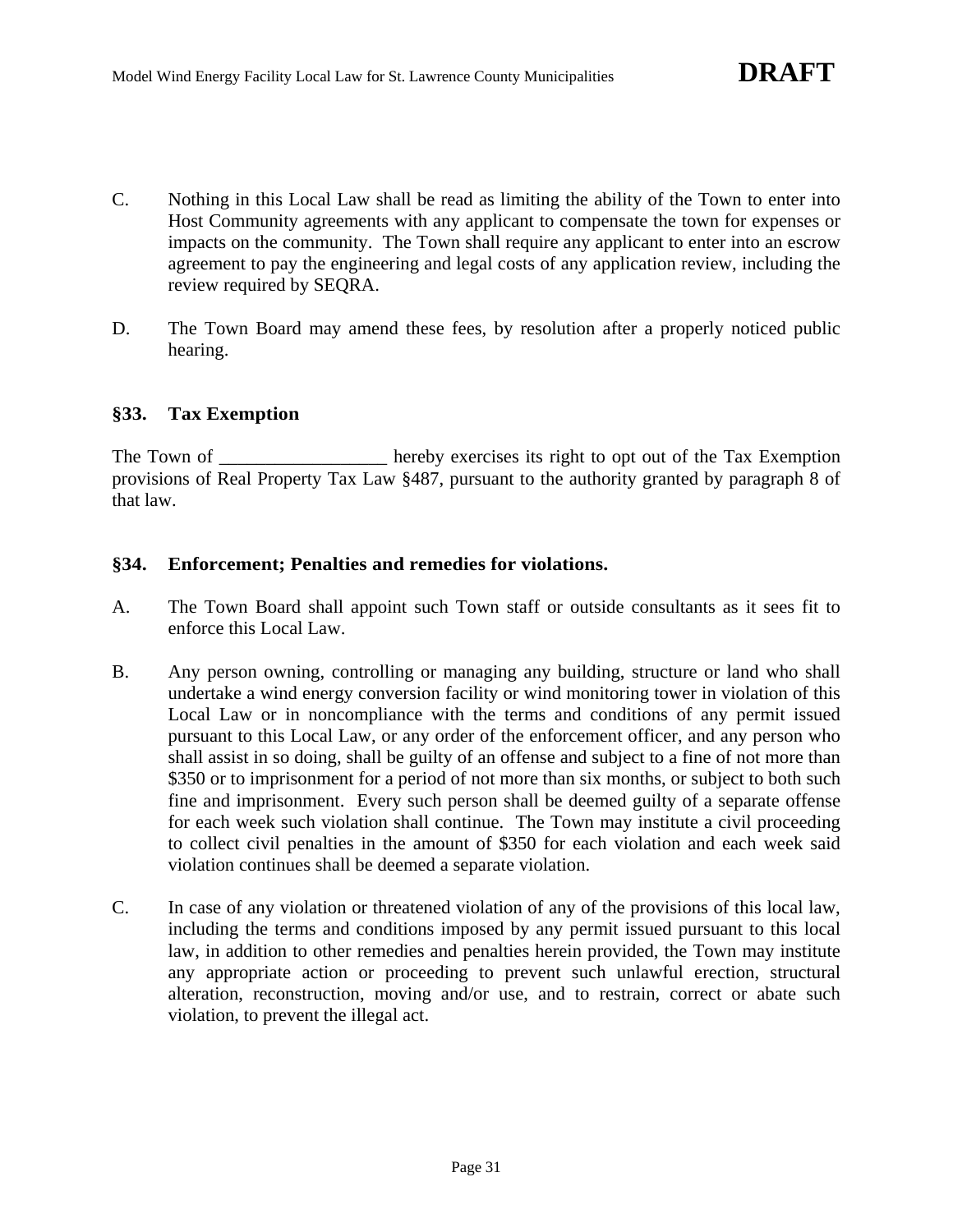# **SECTION 2: The "Zoning Regulations for the Town of \_\_\_\_\_\_\_\_\_\_\_\_\_\_\_\_\_\_\_, New York," are amended by adding the following to "Definitions":**

WIND ENERGY FACILITY - Any Wind Energy Conversion System, Small Wind Energy Conversion System, or Wind Measurement Tower, as each is defined in Local Law No. \_ of 20\_\_, including all related infrastructure, electrical lines and substations, access roads and accessory structures. Public Utility uses otherwise allowed under this Law do not include Wind Energy Facilities.

# **SECTION 3: Severability**

Should any provision of this Local Law be declared by the courts to be unconstitutional or invalid, such decision shall not affect the validity of this Local Law as a whole or any part thereof other than the part so decided to be unconstitutional or invalid.

# **SECTION 4: Effective Date**

This Local Law shall be effective upon its filing with the Secretary of State in accordance with the Municipal Home Rule Law.